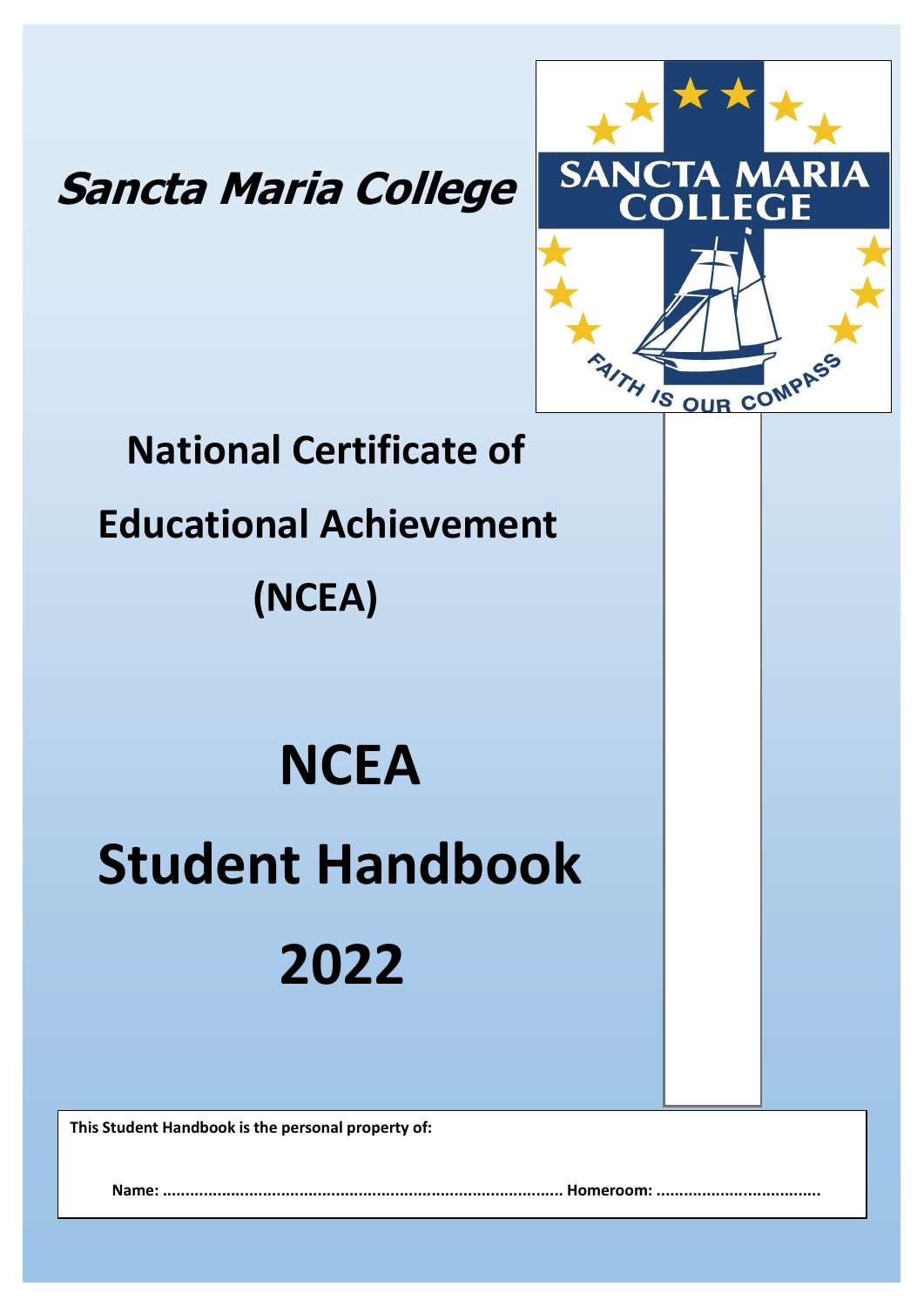## **Table of Contents**

|                                                                              | 6 |
|------------------------------------------------------------------------------|---|
|                                                                              | 7 |
|                                                                              | 8 |
|                                                                              | 9 |
|                                                                              |   |
|                                                                              |   |
|                                                                              |   |
|                                                                              |   |
|                                                                              |   |
|                                                                              |   |
|                                                                              |   |
|                                                                              |   |
|                                                                              |   |
|                                                                              |   |
|                                                                              |   |
|                                                                              |   |
|                                                                              |   |
|                                                                              |   |
|                                                                              |   |
|                                                                              |   |
| Application Change of Assessment Date (Late, Extension, Missed Assessment 16 |   |
|                                                                              |   |
|                                                                              |   |
|                                                                              |   |
|                                                                              |   |
|                                                                              |   |
|                                                                              |   |
|                                                                              |   |
|                                                                              |   |
|                                                                              |   |
|                                                                              |   |
|                                                                              |   |
|                                                                              |   |
|                                                                              |   |
| Selected Information from the NZQA Website - www.nzqa.govt.nz  29            |   |
| Extension/Change of Assessment Date and Missed/Late Assessment Form 30       |   |
|                                                                              |   |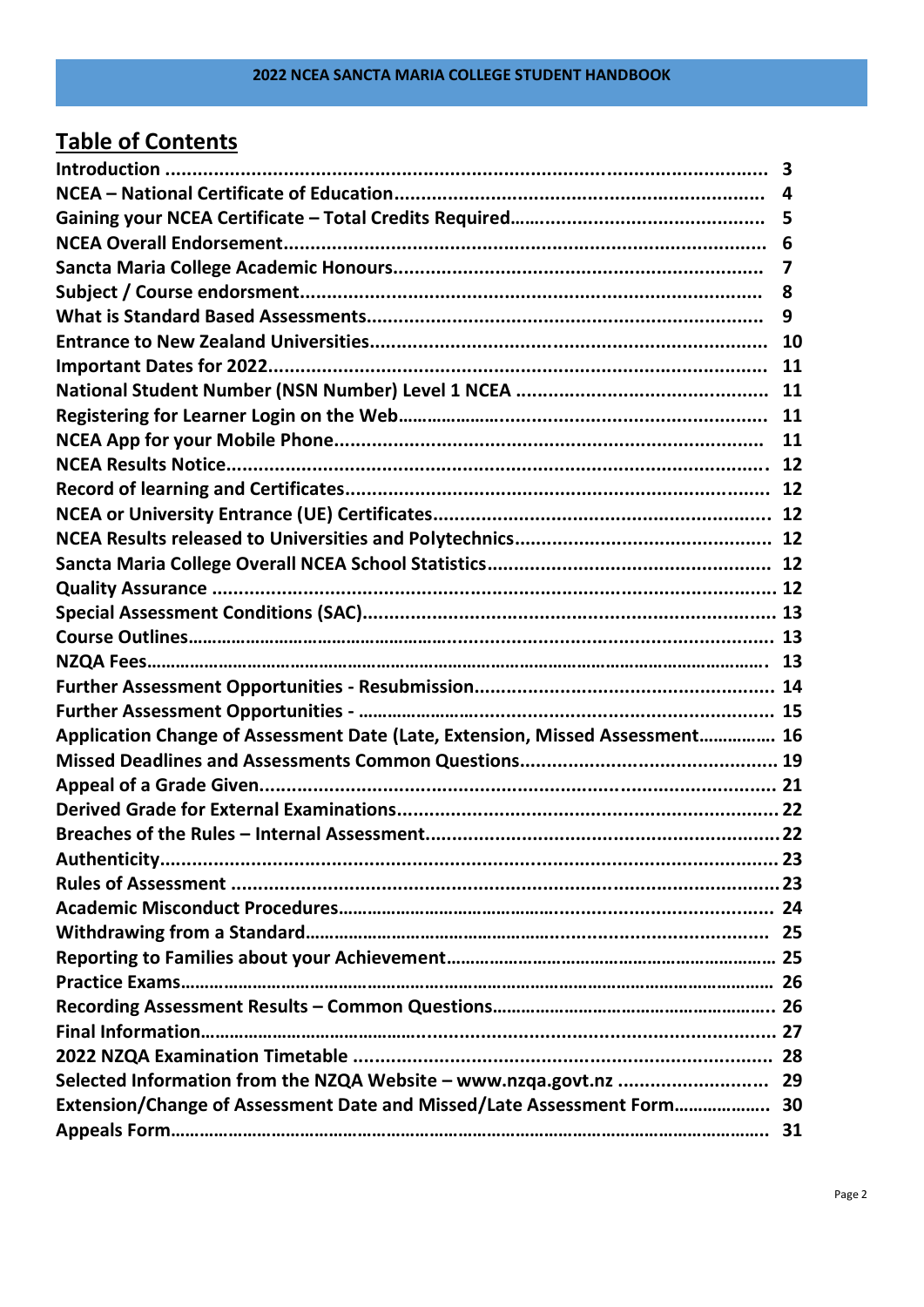## **Introduction**

NCEA is New Zealand's national secondary school qualification and provides students with pathways to tertiary education and workplace training.

This year you will be gaining qualifications through standards at NCEA Level 1, 2 or 3 in all subjects. You may also work towards other National Certificates, such as those in Travel and Tourism or Careers. Your credits can be applied towards more than one qualification. This booklet contains guidelines that will help you to achieve success this year. During the year, your teachers will be collecting evidence that shows that you have achieved the standards, so it is important that systems for assessment are consistent and fair.

It is also important that you are aware of your rights and responsibilities for assessment. The guidelines in this booklet apply to all the internal assessments (e.g., practical activities, briefs, tests, and assignments) that provide evidence that you have reached the standards. They also apply to practice exams and to work that you complete for other external assessments like portfolios.

All student data and work are covered by the Privacy Act. No data or work completed by any student, will be shown to other students without the express permission of the student concerned.

Students and their parents or caregivers are welcome to contact Mrs Heffernan (*Principal's Nominee) [a.heffernan@sanctamaria.school.nz](mailto:a.heffernan@sanctamaria.school.nz)* at any time if they wish to discuss issues with respect to assessment.

A Heffernan NZQA Principal's Nominee [a.heffernan@sanctamaria.school.nz](mailto:a.heffernan@sanctamaria.school.nz)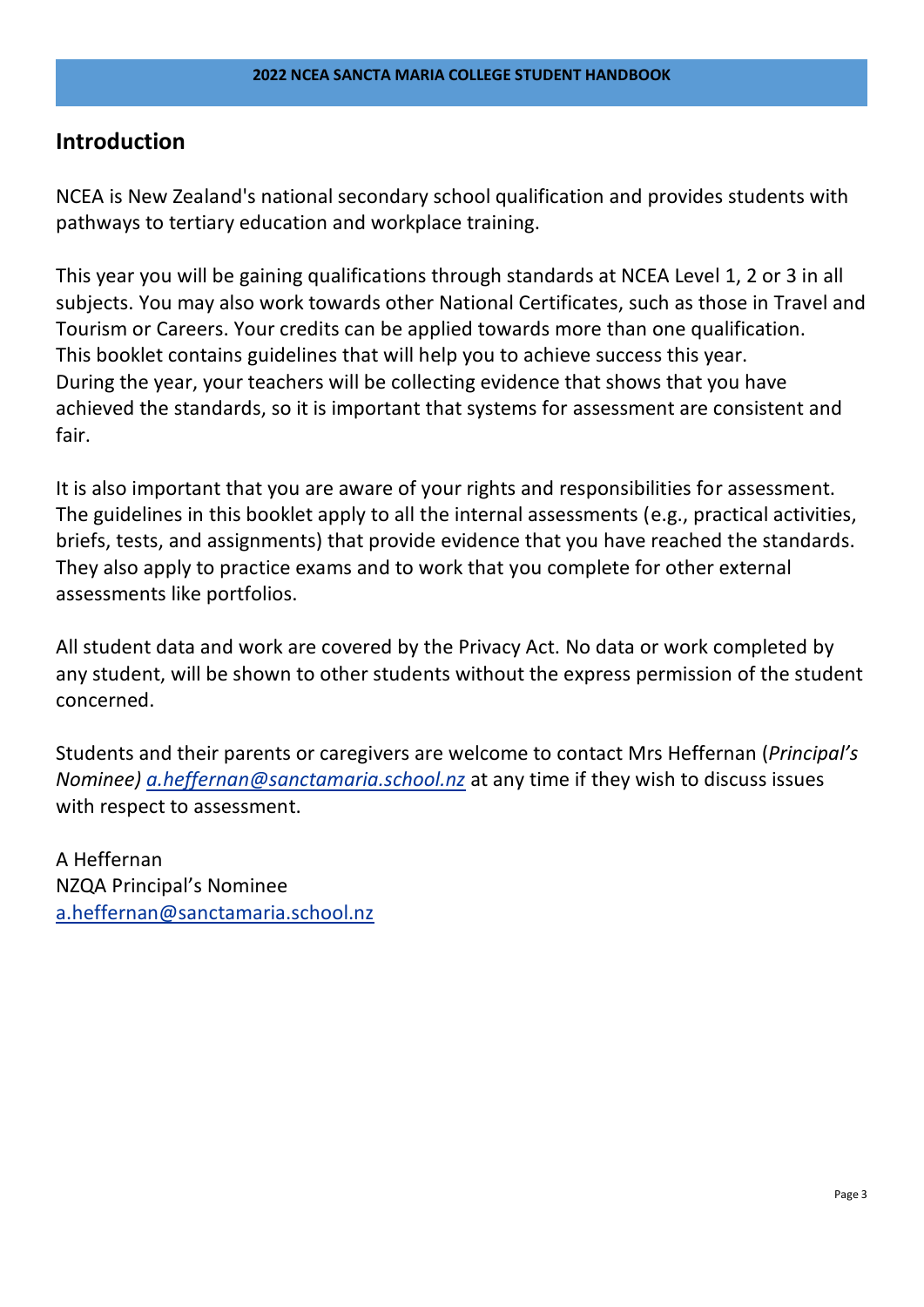

## **National Certificate of Educational Achievement (NCEA)**





Year 11, 12 and 13 students will be working towards the qualification called NCEA, which stands for National Certificate of Educational Achievement.

There will be three levels: Level 1 NCEA Level 2 NCEA Level 3 NCEA

## **Evidence Collected**

This year, your teachers will gather evidence that shows you have gained Achievement or Unit standards. Teachers will use this evidence to measure achievement against "written standards" e.g.: AS91504 3.4. Evidence about your achievement may be collected in a variety of ways, for example, seminars, group tasks, tests, projects, examinations, and essays. Some standards may be assessed during the year (internally assessed) and others through examinations held at the end of the year (externally assessed) or by submissions of portfolios in Art, DVC and Digital Technology.

| <b>Achievement Standard Outcomes</b> |       | <b>Unit Standard Outcome</b> |       |
|--------------------------------------|-------|------------------------------|-------|
| Achieved with Excellence             | $= E$ | <b>Achieved</b>              | $= A$ |
| Achieved with Merit                  | $= M$ |                              |       |
| <b>Achieved</b>                      | $= A$ |                              |       |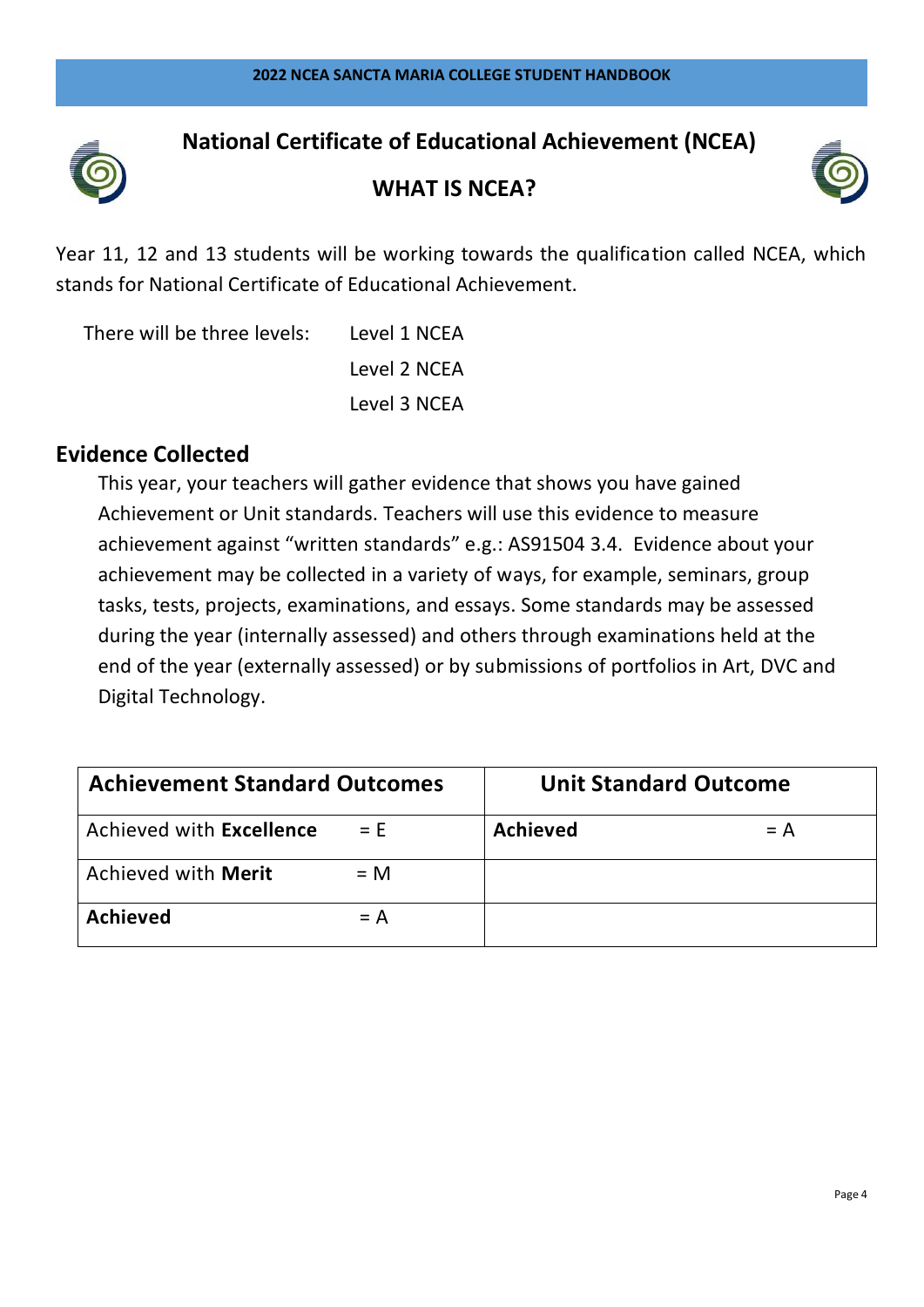**\_\_\_\_\_\_\_\_\_\_\_\_\_\_\_\_\_\_\_\_\_\_\_\_\_\_\_\_\_\_\_\_\_\_\_\_\_\_\_\_\_\_\_\_\_\_\_\_\_\_\_\_\_\_\_\_\_\_\_\_\_\_\_\_\_**

## **GAINING YOUR NCEA CERTIFICATE –TOTAL CREDITS REQUIRED**



| <b>Level 1 NCEA</b>        | 80 credits minimum at Level 1 or higher.               |
|----------------------------|--------------------------------------------------------|
|                            | Your total of 80 Credits must include:                 |
|                            | 10 literacy credits (English or Te Reo Māori)          |
|                            | 10 numeracy credits (Math's, pangarau).                |
| <b>Level 2 NCEA</b>        | 80 credits of which 20 can come from Level 1 and a     |
|                            | minimum of 60 at level 2 or higher.                    |
| <b>Level 3 NCEA</b>        | 80 credits of which 20 can come from Level 2 and a     |
|                            | minimum of 60 at level 3 or higher.                    |
| <b>University Entrance</b> | 60 Credits at Level 3                                  |
|                            | Within 60 credits 42 credits must be                   |
|                            | 14 Credits in UE approved Subject 1                    |
|                            | 14 Credits in UE approved Subject 2                    |
|                            | 14 Credits in UE approved Subject 3                    |
|                            | UE Literacy at Level 2 with 10 Credits, available from |
|                            | a variety of subjects 5 credits in reading and 5       |
|                            | credits in writing                                     |
|                            | UE Numeracy at level 1 with 10 credits or higher       |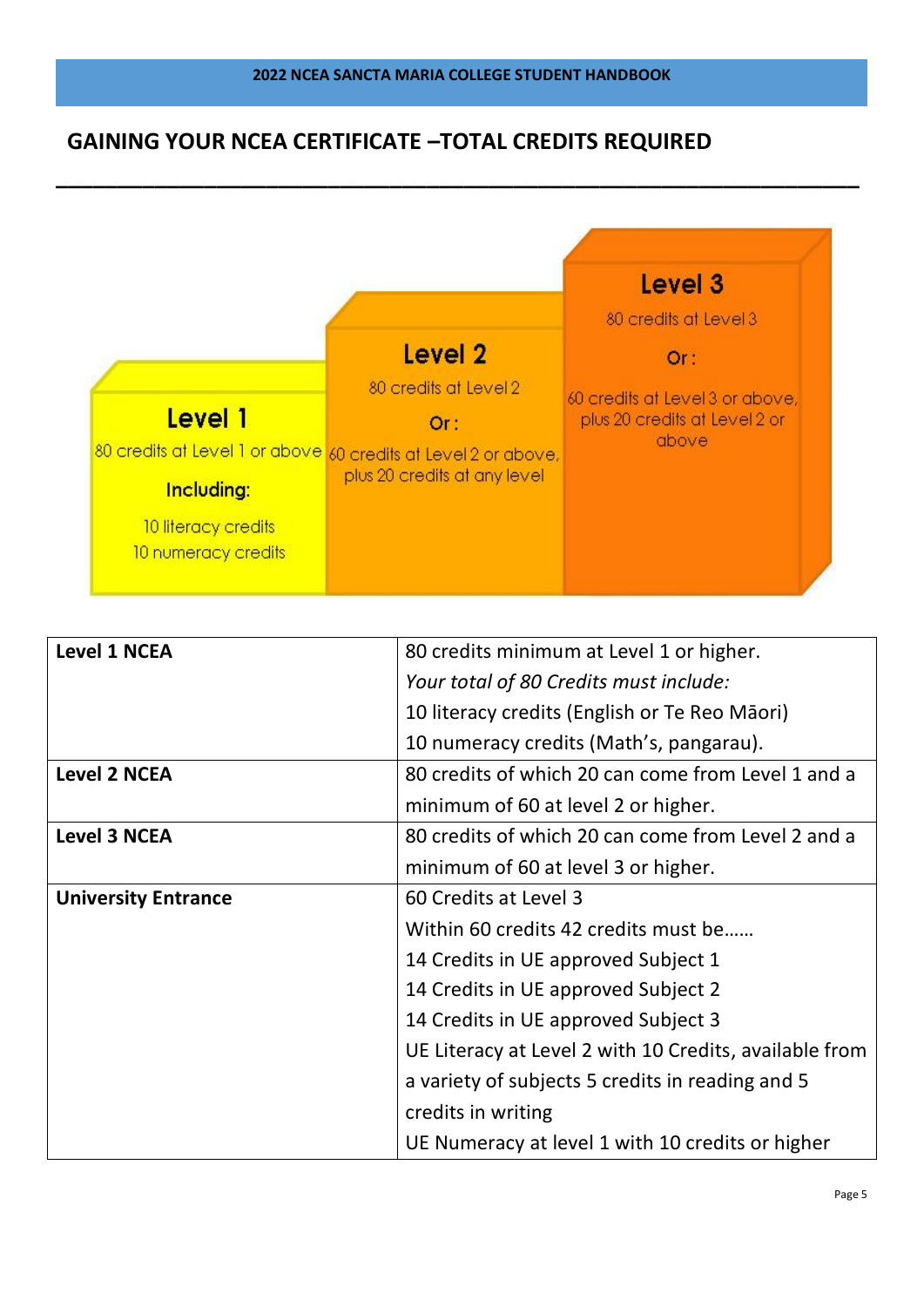## **NCEA OVERALL ENDORSEMENT**

Endorsement Awards show on your student Record of Achievement

#### **LEVEL 1 NCEA ENDORSEMENT**

| NCEA Level 1 Endorsement with Excellence | = 50 credits at Excellence                  |
|------------------------------------------|---------------------------------------------|
| NCEA Level 1 Endorsement with Merit      | = 50 credits Mixture of Excellence or Merit |

## **LEVEL 2 NCEA ENDORSEMENT**

| NCEA Level 2 Endorsement with Excellence | $=$ 50 credits at Excellence                |
|------------------------------------------|---------------------------------------------|
| NCEA Level 2 Endorsement with Merit      | = 50 credits Mixture of Excellence or Merit |

#### **LEVEL 3 NCEA ENDORSEMENT**

| NCEA Level 3 Endorsement with Excellence | = 50 credits at Excellence                  |
|------------------------------------------|---------------------------------------------|
| NCEA Level 3 Endorsement with Merit      | = 50 credits Mixture of Excellence or Merit |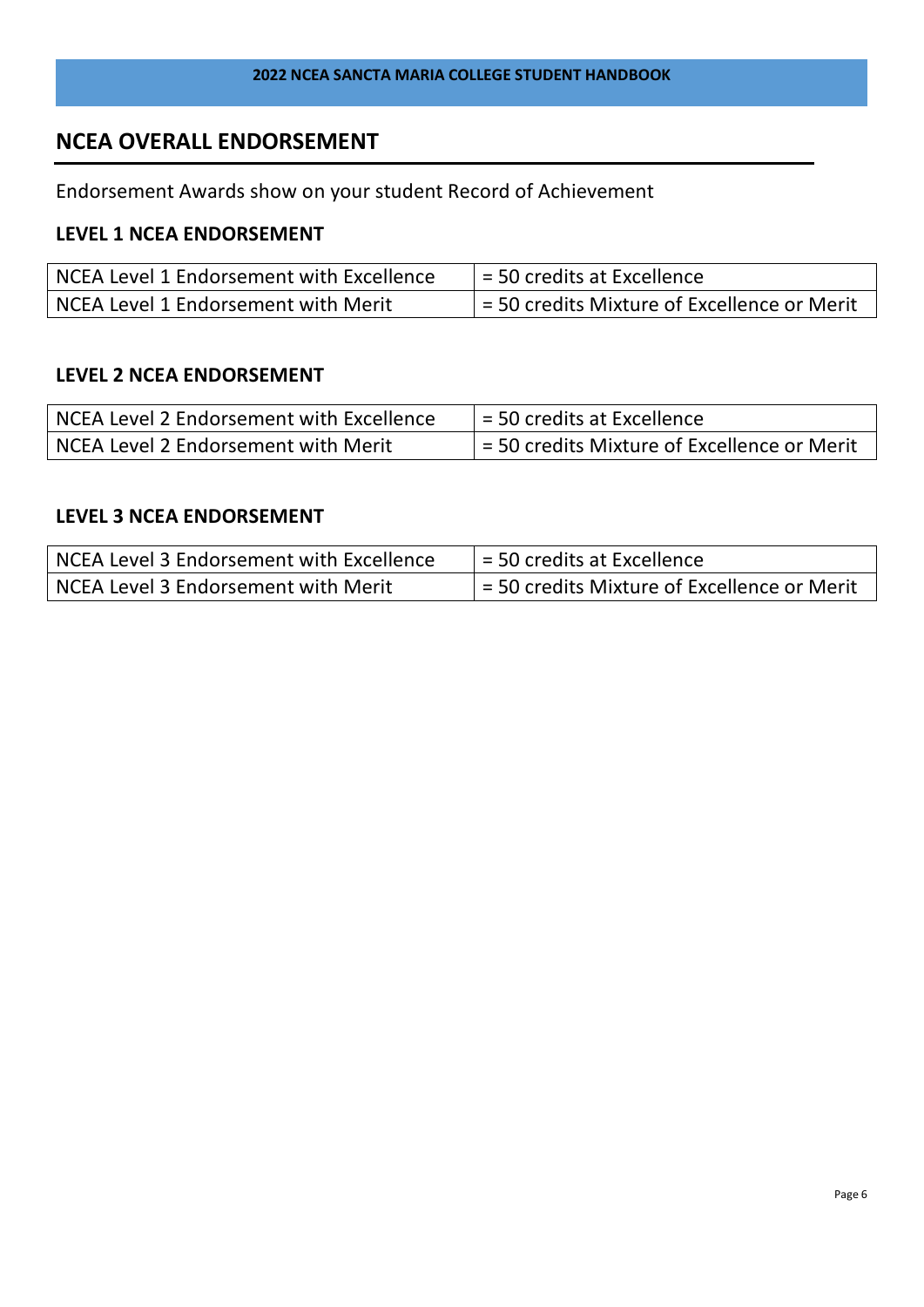## **SANCTA MARIA COLLEGE ACADEMIC HONOURS**

*In Term 1 at the start of every academic year. We celebrate our student's academic achievements with a prestigious Academic Honours badge ceremony. This is where each child that has achieved the following in their NCEA results will be awarded a badge to match their outstanding NCEA achievement.* 



#### **LEVEL 1 SANCTA MARIA COLLEGE ACADEMIC HONOURS**

| <b>NCEA Level 1 Academic Honours - GOLD</b>                               | = 50 credits at Excellence              |  |  |
|---------------------------------------------------------------------------|-----------------------------------------|--|--|
| <b>NCEA Level 1 Academic Honours - SILVER</b>                             | = 50 credits at Merit and/or Excellence |  |  |
| SANCTA MARIA COLLEGE ACADEMIC HONOURS<br><b>LEVEL 2</b>                   |                                         |  |  |
| = 50 credits at Excellence<br><b>NCEA Level 2 Academic Honours - GOLD</b> |                                         |  |  |
| <b>NCEA Level 2 Academic Honours - SILVER</b>                             | = 50 credits at Merit and/or Excellence |  |  |
| SANCTA MARIA COLLEGE ACADEMIC HONOURS<br>LEVEL 3                          |                                         |  |  |
| <b>NCEA Level 3 Academic Honours - GOLD</b>                               | = 50 credits at Excellence              |  |  |
| <b>NCEA Level 3 Academic Honours - SILVER</b>                             | = 50 credits at Merit and/or Excellence |  |  |

## **SANCTA MARIA COLLEGE ACADEMIC HONOURS – SCHOLARS BADGE**

## **LEVEL 1 SANCTA MARIA COLLEGE ACADEMIC HONOURS – SCHOLARS BADGE**

| <b>NCEA Level 1 Academic Honours</b> | = Minimum FOUR SUBJECTS with Excellence Endorsement                                 |  |
|--------------------------------------|-------------------------------------------------------------------------------------|--|
| <b>SCHOLARS BADGE</b>                | Students will gain an <b>endorsement</b> for a <b>course</b> if, in a single school |  |
|                                      | year, they achieve: 14 or more credits at Excellence, and at least 3 of             |  |
|                                      | these credits from externally assessed standards and 3 credits from                 |  |
|                                      | internally assessed standards.                                                      |  |

#### **LEVEL 2 SANCTA MARIA COLLEGE ACADEMIC HONOURS – SCHOLARS BADGE**

| <b>NCEA Level 2 Academic Honours</b> | = Minimum FOUR SUBJECTS with Excellence Endorsement                     |  |
|--------------------------------------|-------------------------------------------------------------------------|--|
|                                      | Students will gain an endorsement for a course if, in a single school   |  |
| <b>SCHOLARS BADGE</b>                | year, they achieve: 14 or more credits at Excellence, and at least 3 of |  |
|                                      | these credits from externally assessed standards and 3 credits from     |  |
|                                      | internally assessed standards.                                          |  |

#### **LEVEL 3 SANCTA MARIA COLLEGE ACADEMIC HONOURS – SCHOLARS BADGE**

| NCEA Level 3 Academic Honours | = Minimum FOUR SUBJECTS with Excellence Endorsement                     |
|-------------------------------|-------------------------------------------------------------------------|
|                               | Students will gain an endorsement for a course if, in a single school   |
| <b>SCHOLARS BADGE</b>         | year, they achieve: 14 or more credits at Excellence, and at least 3 of |
|                               | these credits from externally assessed standards and 3 credits from     |
|                               | internally assessed standards.                                          |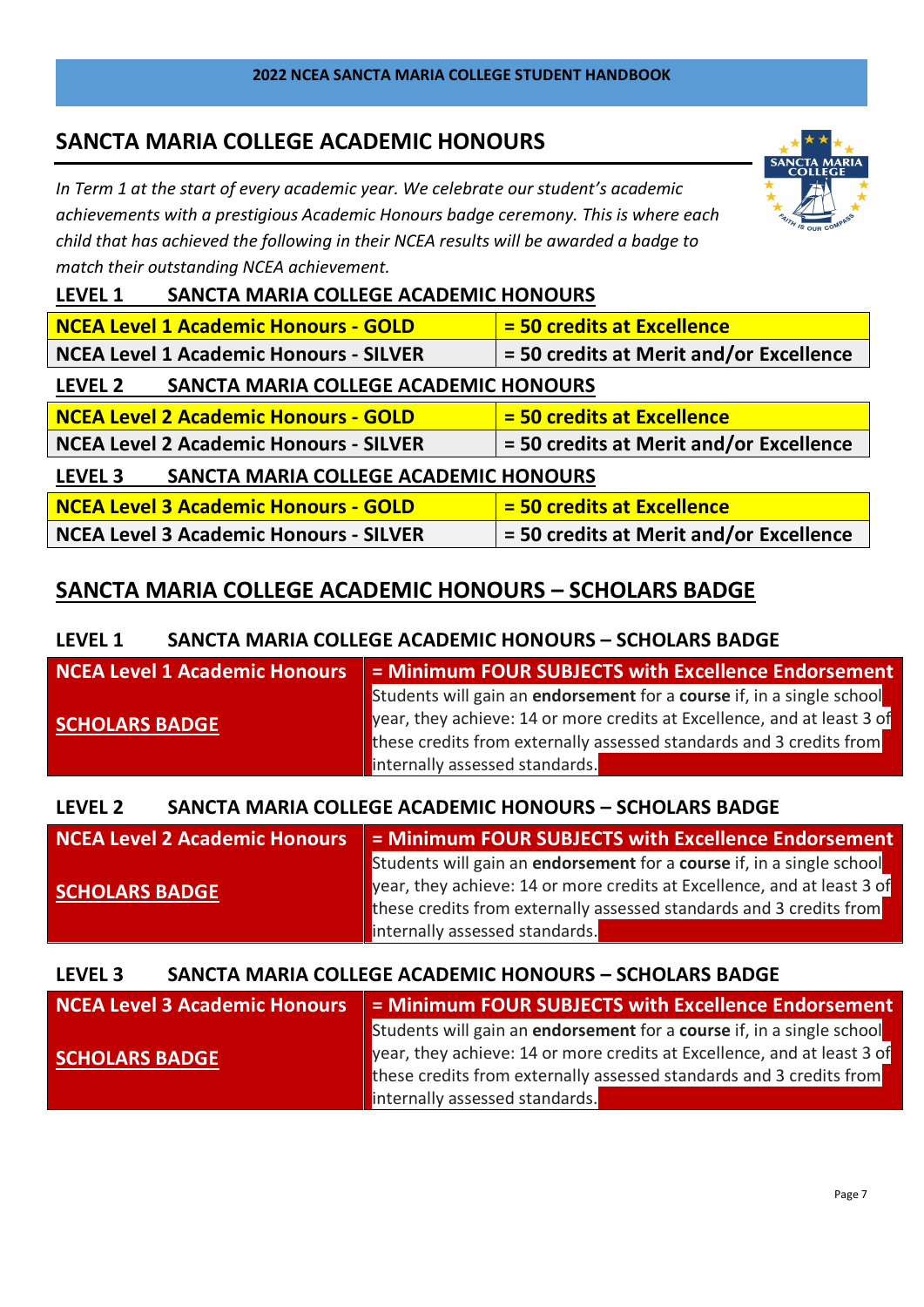### **SUBJECT / COURSE ENDORSEMENT**

To demonstrate students are competent in both forms of assessment. Students will gain endorsement for a course; if in a single school year, they achieve the following:

Note: Externally Assessed Credits does not apply to Physical Education, Religious Studies as these courses are fully internally assessed and course endorsement can be achieved through internal credits only.

| <b>Excellence Endorsement:</b> | 14 or more Excellence credits                         |  |
|--------------------------------|-------------------------------------------------------|--|
|                                | 3 credits must be from internally assessed standards, |  |
|                                | 3 credits must be from external assessment (national  |  |
|                                | examinations)                                         |  |
|                                |                                                       |  |
| <b>Merit Endorsement:</b>      | 14 or more Merit and or Excellence credits            |  |
|                                | 3 credits must be from internally assessed standards, |  |
|                                | 3 credits must be from external assessment (national  |  |
|                                | examinations)                                         |  |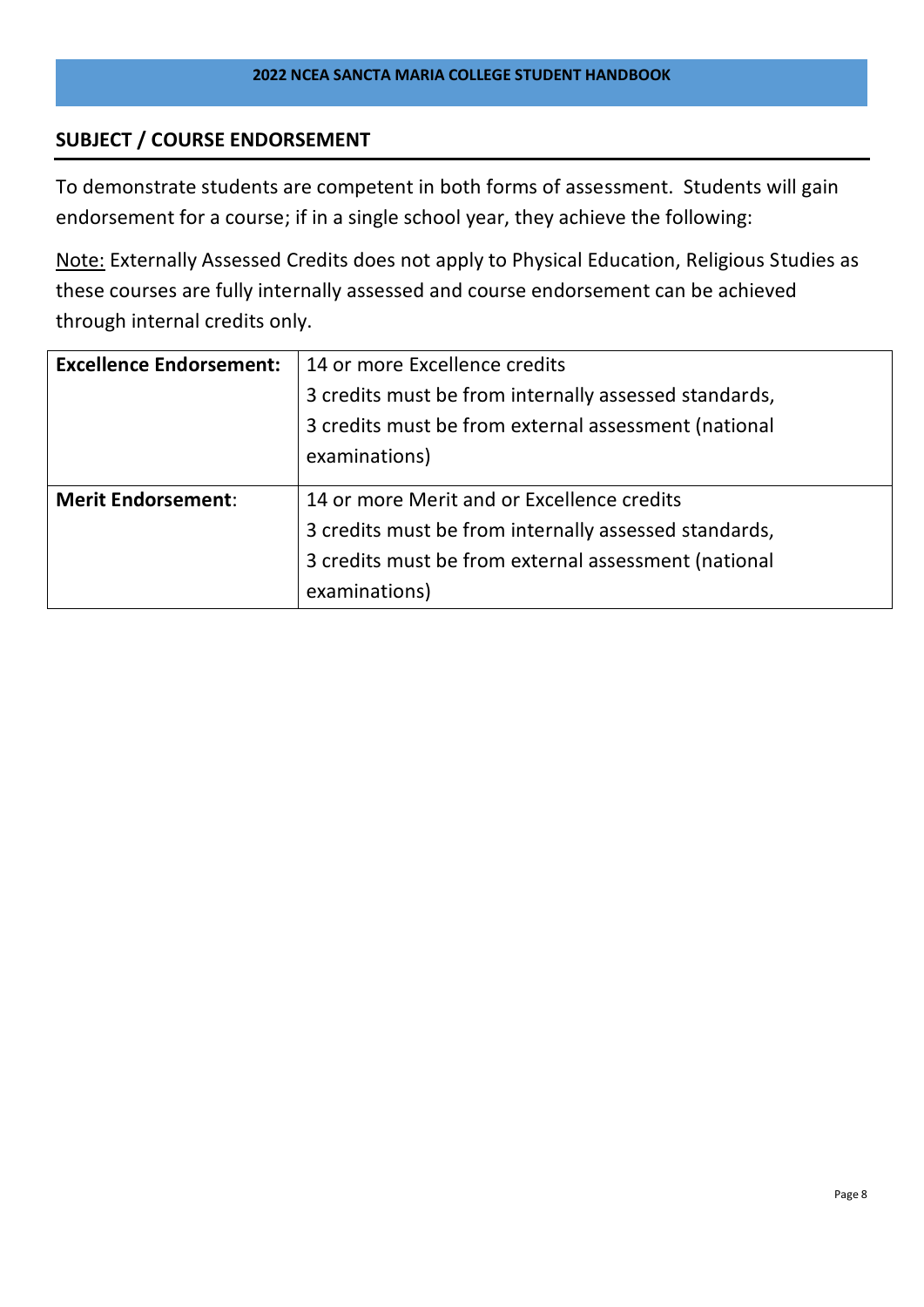## **WHAT IS STANDARDS BASED ASSESSMENTS**

NCEA compromises of standards-based assessments:

#### **STANDARDS BASED ASSESSMENT**

Standards Based Assessment is a process of judging learner achievement against pre-defined standards (learning outcomes). Students gain credits which go towards a national qualification. Credits can be gained either via Achievement Standards or by Unit Standards. Internal Assessment work for the NCEA is moderated both within the school and by NZQA through external moderation systems. This ensures that assessment is carried out consistently throughout the country.

|                                                                                                       | <b>Achievement Standards</b>                                                                                                                      | <b>Unit Standards</b>                                                                                 |
|-------------------------------------------------------------------------------------------------------|---------------------------------------------------------------------------------------------------------------------------------------------------|-------------------------------------------------------------------------------------------------------|
| <b>Definition</b>                                                                                     | A nationally registered, coherent set<br>of learning outcomes and associated<br>performance criteria for achieved<br>merit and excellence grades. | A nationally registered, coherent<br>set of learning outcomes and<br>associated performance criteria. |
| <b>Nationally Recognised</b>                                                                          | Yes                                                                                                                                               | Yes                                                                                                   |
| <b>Based on curriculum</b><br>documents (or their<br>equivalent)                                      | Yes                                                                                                                                               | Yes                                                                                                   |
| <b>Predetermined set of</b><br>criteria                                                               | Yes                                                                                                                                               | Yes                                                                                                   |
| Credits count towards a<br><b>National Certificate in</b><br><b>Educational Achievement</b><br>(NCEA) | Yes                                                                                                                                               | Yes                                                                                                   |
| Recognise the degree of<br>achievement                                                                | Yes<br>(Either Not achieved, Achieved,<br>Merit or Excellence)                                                                                    | <b>No</b><br>(Either Not achieved or Achieved)                                                        |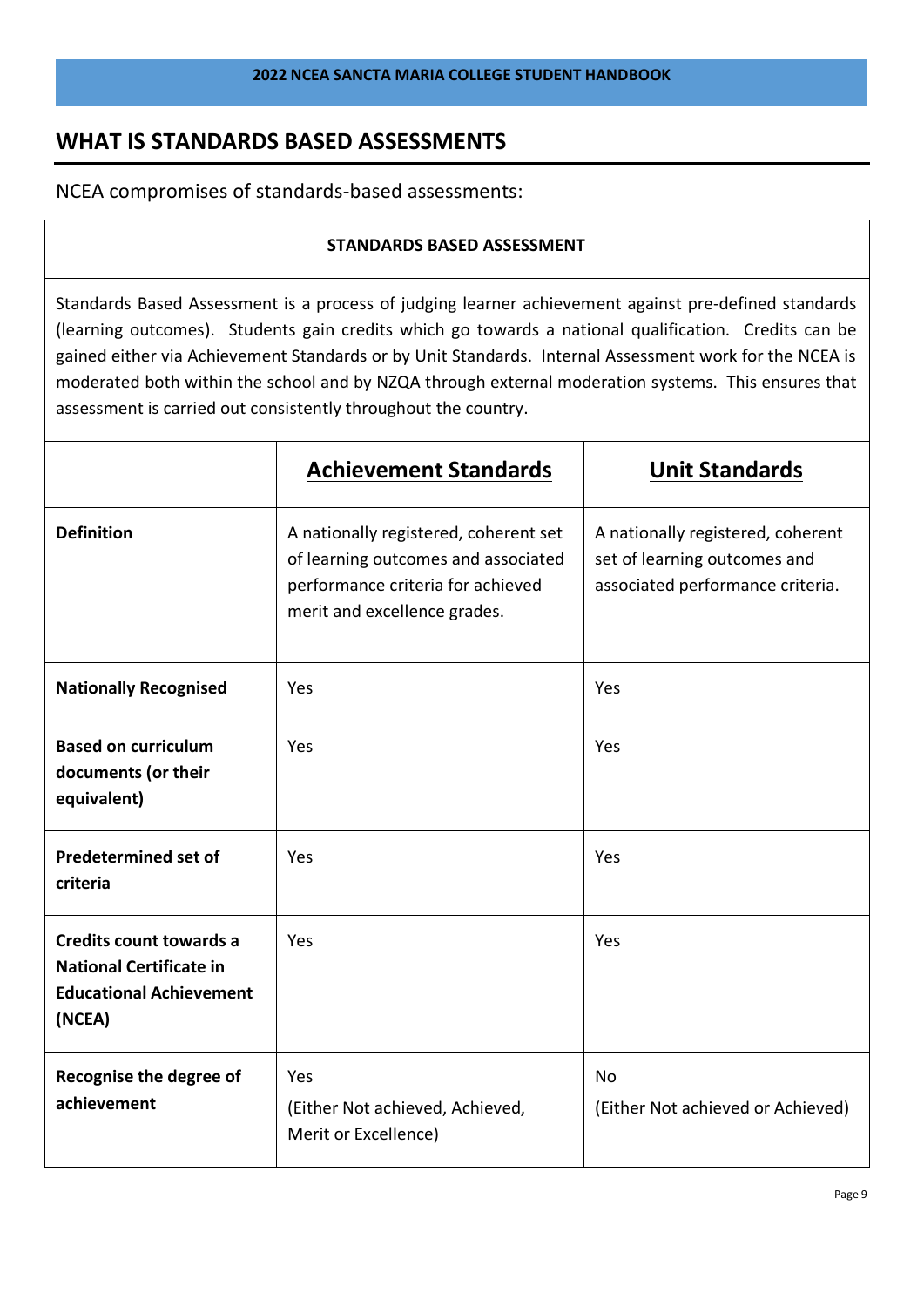## **Entrance to New Zealand Universities (University Entrance UE)**

A person shall be qualified for entrance to a university in New Zealand if he/she has obtained:

A minimum of 60 credits at NCEA Level 3 or higher, on the National Qualifications Framework (NQF) including a minimum of 14 credits at NCEA Level 3 or higher, in each of three subjects from the Approved Subjects for University Entrance (UE) *(refer to link on page 14).* 

A student will also need a minimum of 20 additional credits at Level 2 or higher.

A minimum of 10 credits at NCEA Level 1 or higher, in Mathematics/Numeracy

A minimum of 10 credits at NCEA Level 2 or higher, in English or Te Reo Maori - 5 credits must be in Reading and 5 credits must be in Writing.

The literacy credits will be gained from a schedule of approved achievement standards and unit standards.

#### **NCEA Level 3 Certificate Total 80 Credits 60 Credits at Level 3 + 20 Credits at Level 2)** Approved Subject 1 (14 credits) Approved Subject 2 (14 credits) Approved Subject 3 (14 credits) At least 38 further credits (18 credits at Level 3 or above and 20 credits Level 2 or above) **Literacy Level 2** (or above) 10 credits **Reading** (5 Credits) **Writing** (5 Credits) **Numeracy Level 1** (or above) 10 credits Mathematics/Numeracy (10 credits)

## **UNIVERSITY ENTRANCE STUDENTS MUST HAVE ALL OF THE BELOW LIST**

unit standards - package of three numeracy unit standards (26623, 26626, 26627- **all** three required).

Once you have met the requirements for University Entrance it will appear on your Record of Achievement.

## **Results Information**

For detailed information go to [www.nzqa.govt.nz](http://www.nzqa.govt.nz/)

| <b>Qualifications</b><br>and Standards | <b>Qualifications</b> | <b>NCEA</b> | <b>NCEA</b><br><b>RESULTS</b> |
|----------------------------------------|-----------------------|-------------|-------------------------------|
|                                        |                       |             |                               |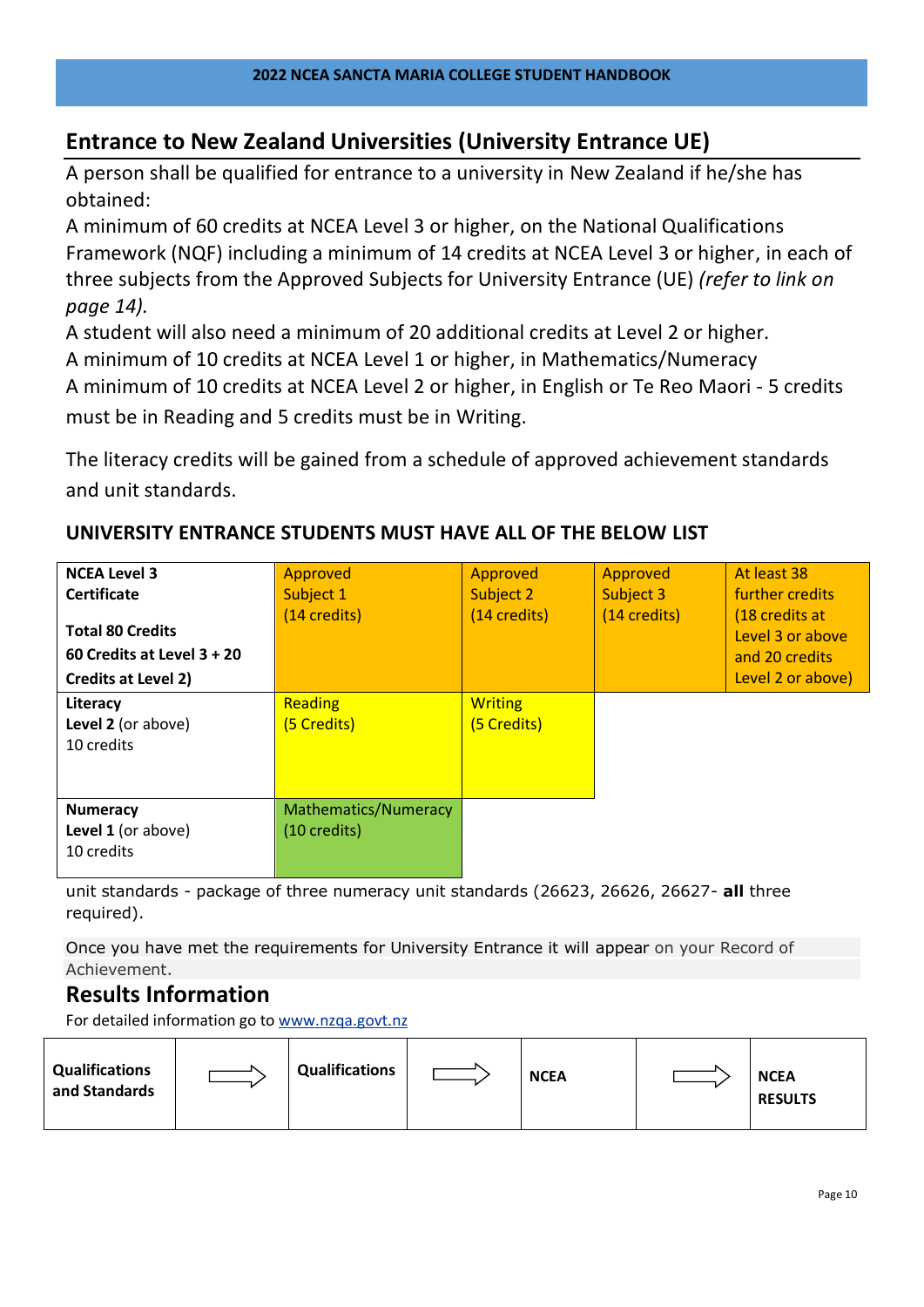## **Important Dates for 2022**

Each subject will have internal assessment dates during the academic year. These vary depending on the subjects you have chosen. Refer to your Course Outlines you have been given. These may change at times, always consult your classroom teacher to confirm the dates. **Thursday 5 th and Tuesday 10th May** Sancta Maria College Parent and Student NCEA Evening **Monday 12 th – Friday 16th September** Term 3 Derived Grade Exam Assessment Week. **Monday 7 Start of Term 4 Monday 7 NCEA/Scholarship External Examinations start Friday 2nd December** NCEA/Scholarship External Examinations **end**

## **National Student Number (NSN)**

All students have one NSN number for their whole time as a student. This is used as a personal identity number when you complete internal and external assessments for NCEA. This number will be given to you when you receive your NSN card which you need to keep safe as you use this for entry into your exams (Derived Grade Exams Term 3 Week 8 and External exams Term 4 Week 4). Once you log onto NZQA keep your password in a safe place.

## **Registering for Learner Login on the Web**

Once you have received your NSN number you will be able to register on the NZQA website to receive your results, look at your Record of Achievement and make a request to receive an Official Record of Learning sent to you. You may have one of these per year free of charge.

## **NCEA App for your Mobile Phone**

Track your Achievement. Download the NCEA App.

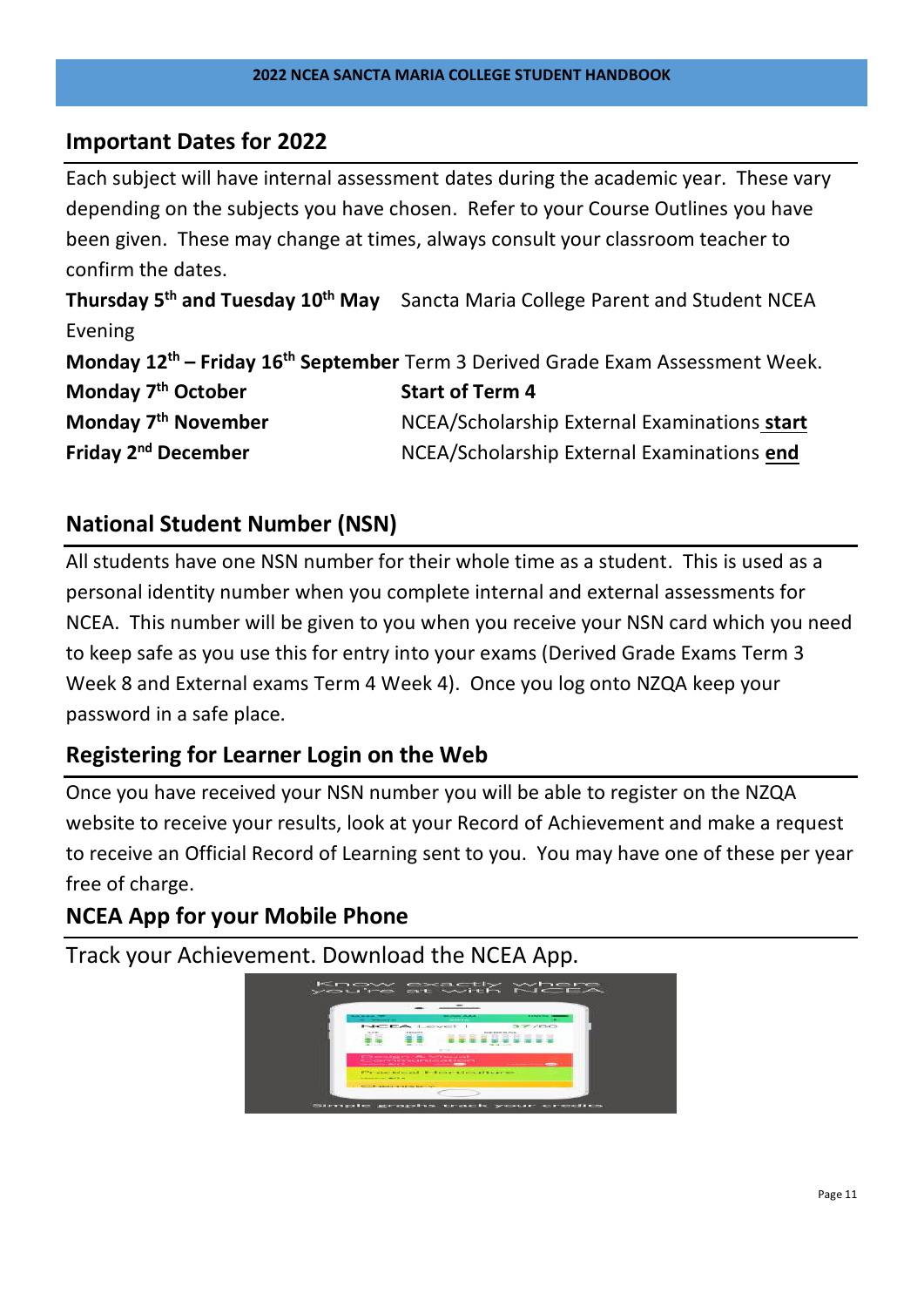## **NCEA Results Notice**

In January, you can access a Results Notice which provides results for internal and external assessments from the previous year. These results are available on-line, but hard copies can be ordered before the  $31<sup>st</sup>$  December of the year in which the results were obtained. To receive a printed hard copy of your results notice, you have to order this from your learner log-in webpage (Costs \$15.30). Ensure you have your NZQA login, as results will be online before they are posted to your home address.

## **Record of Learning and Certificates - School Results Summary (SRS)**

The SRS lists all the results for all the standards that a student attempted, including those Not Achieved. It also lists all the qualifications, endorsements and scholarships that you gained while at school, and has a summary of credits by course and by level.

This can be downloaded from the NZQA website through your secure log in.

You will receive any National Certificates you have gained in Late April. When you complete Level 3 you will also receive automatically a Record of Achievement after Year 13 and can request one on line after Year 11 and 12.

## **NCEA or University Entrance (UE) Certificates**

You are entitled to one free NCEA or UE certificate (provided you have paid the relevant NCEA fee). Any more copies will cost \$15.30 each *(may be subject to change)*. You can order online.

## **NCEA Results released to Universities and Polytechnics**

In January, NZQA will send all NCEA Level 2, Level 3 and University Entrance results that have been authorised for release to all New Zealand and Australian Universities and some Polytechnics. This helps these institutions to process enrolments quickly.

## **Sancta Maria College Overall NCEA School Statistics**

To see how well a school, group of schools, or other groups of students have achieved in NCEA, go to Secondary School Statistics from the NZQA website.

## **Quality Assurance**

To ensure that grade decisions at Sancta Maria College are consistent with those at other schools around the rest of the country, a system of internal moderation is established. This means that your teachers critique materials before use, verify a sample of grade judgments and keep up their professional development. National moderators also check a sample of the student work marked in every subject at Sancta Maria College, this is called external moderation. This process ensures that the standards in our College are fair and equal to those of other schools. Further information can be obtained within the Sancta Maria College Internal Moderation Procedures.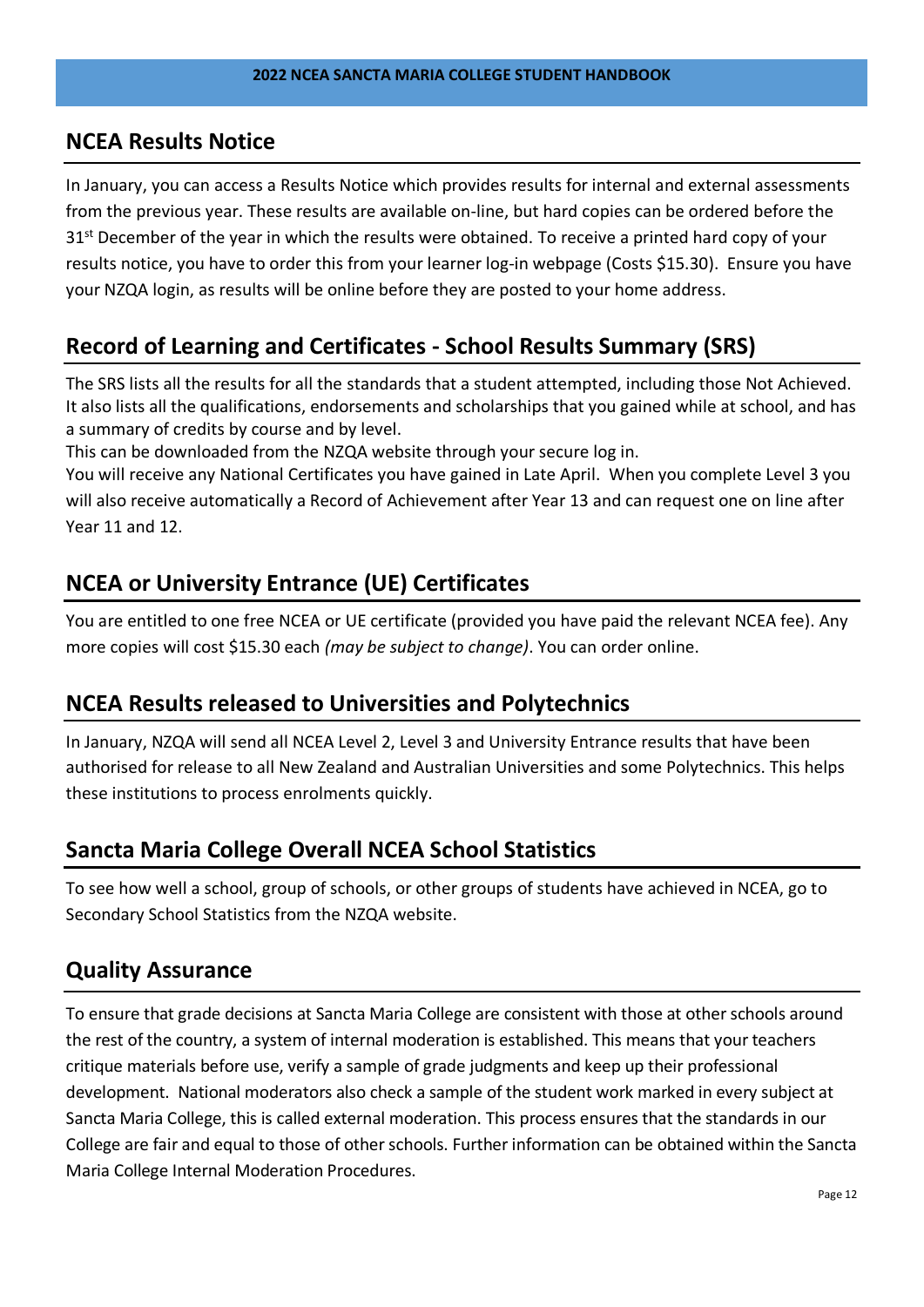## **Special Assessment Conditions (SAC)**

The Head of Learning Support (Mrs L. Oliphant) ensures that an independent professional identifies students who require special assessment conditions at enrolment. At the start of each year the SENCO (Special Educational Needs Co-ordinator) Mrs L Oliphant, will notify subject teachers of any student who requires SACs. Students are encouraged to speak with their teacher prior to any assessment to confirm that the SAC has been arranged and where it will take place. If parents are concerned about their child's assessment conditions, they should contact HOD Learning support Mrs L Oliphant or the Principal's Nominee Mrs A Heffernan.

Students will be provided with valid and fair assessment conditions consistent with the assistance they would have as part of their learning environment.

## **Course Outlines**

You will receive a course outline for every NCEA subject you take from each teacher. These outlines are very important. The course outlines will include important information about your course, credits available, whether they are internal or external standards and other crucial information. If you misplace your copy one can, be obtained from the Curriculum Leader (Head of Department or Subject Teacher.

## **NZQA Fees**

| <b>NZQA FEES (INCLUDING GST)</b>                                      |                            |
|-----------------------------------------------------------------------|----------------------------|
| Domestic student entry for all NCEA standards and subjects            | $=$ Free                   |
| Domestic student entry for a scholarship subject                      | $=$ Free                   |
| International student entry to NCEA standards                         | $=$ \$383.30 per year      |
| International student entry to Scholarship subjects                   | $=$ \$102.20 per subject   |
| <b>OTHER NZQA FEES</b>                                                |                            |
| Search and confirmation of past results                               | $=$ \$25.60                |
| Application for reconsideration of NCEA external exams                | $=$ \$20.40 per standard   |
| Application for reconsideration of Scholarship paper                  | $=$ \$30.70 per subject    |
| Return of Level 3 Art portfolios to overseas addresses                | $=$ \$102.20 per portfolio |
| A copy of a student's record of achievement or School Results Summary | $= $15.30$                 |
| Reprint of certificates for NCEA Levels 1, 2 or 3                     | $= $15.30$                 |
| Return of assessment material to overseas addresses                   | $=$ \$30.70                |
|                                                                       |                            |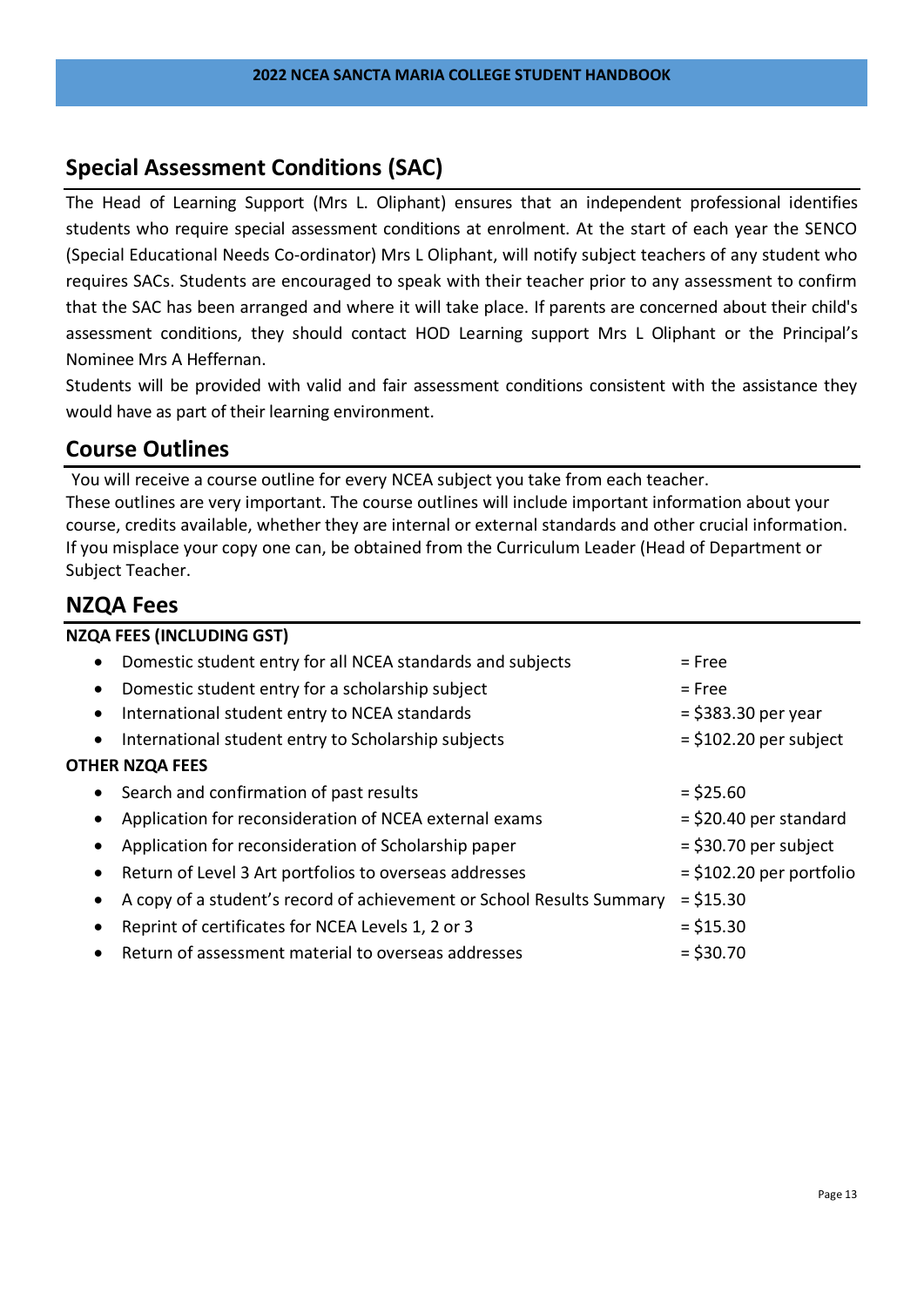## **FURTHER ASSESSMENT OPPORTUNITIES – RESUBMISSION**

A **resubmission** may be offered when a student can gain an Achieved grade, if they correct errors or omissions in their work in a short period of time. Resubmission:

- Must be limited to specific aspects of the assessment and no more than one resubmission may be provided
- Must take place **before** the teacher gives any feedback to the whole class (or any student) on the work done. If more teaching has occurred after the first assessment opportunity, resubmission is not possible.
- Should be closely supervised to manage authenticity
- May be offered only where a teacher judges that a mistake has been made by the student, which the student has be capable of discovering and correcting themselves. For example, the student has handed in the assessment, but hasn't made a particular calculation correctly. In such cases, the teacher may consider it appropriate to allow a student to resubmit a specific part of the assessment. The amount of information a teacher provides to a student in identifying the error is important in this context. In the case above, the teacher might say "your method is fine but there is a problem with your calculations…." However, the teacher would not say, "there is a problem with your use of brackets in this calculation."

#### **NZQA Myth Busters Information - Resubmission – Myth Buster #4**

[https://www.nzqa.govt.nz/assets/Providers-and-partners/Assessment-and](https://www.nzqa.govt.nz/assets/Providers-and-partners/Assessment-and-moderation/MNA-in-schools/Mythbusters-4-resubmission.pdf)[moderation/MNA-in-schools/Mythbusters-4-resubmission.pdf](https://www.nzqa.govt.nz/assets/Providers-and-partners/Assessment-and-moderation/MNA-in-schools/Mythbusters-4-resubmission.pdf)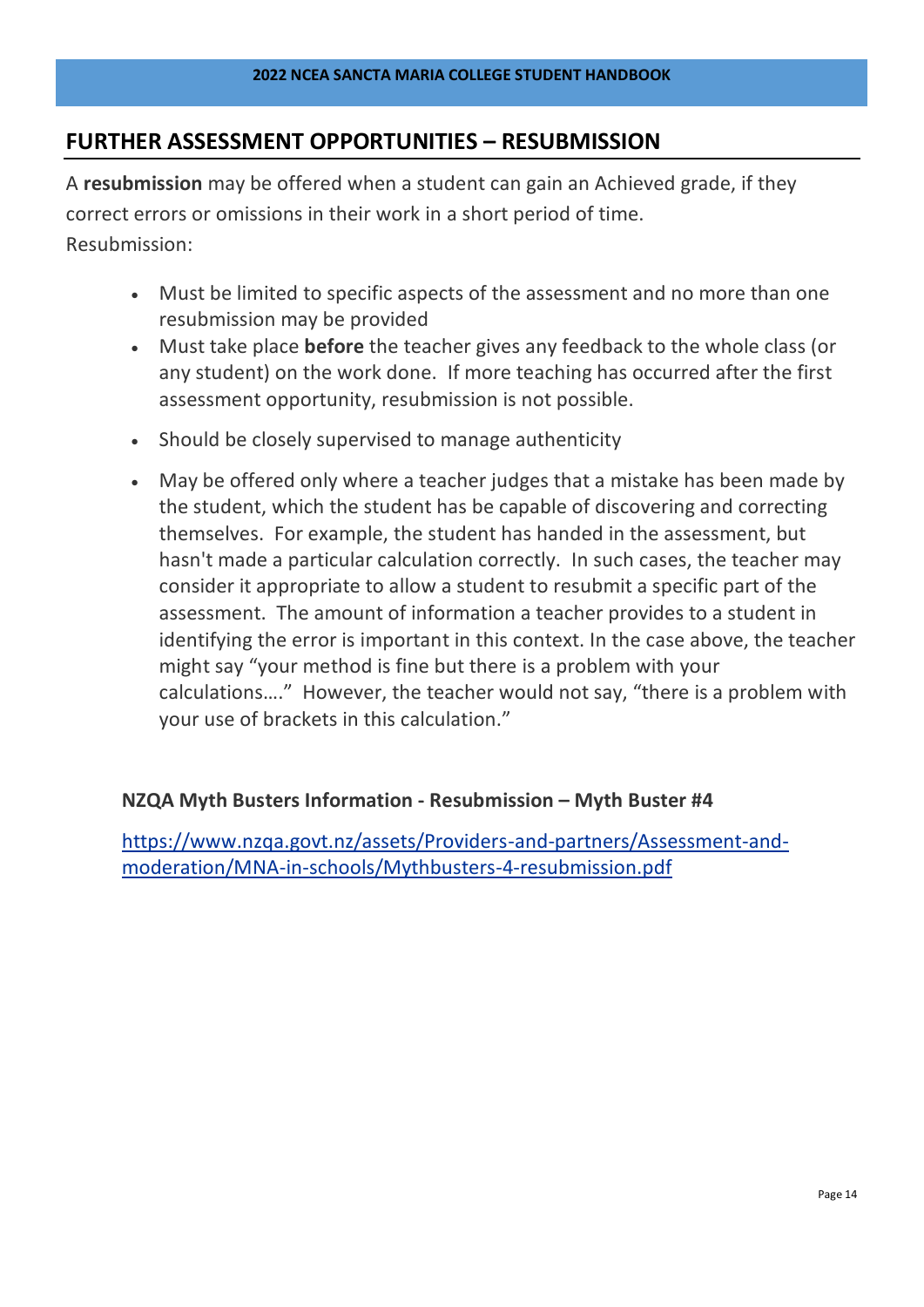## **FURTHER ASSESSMENT OPPORTUNITY**

When a student has not provided evidence of achievement for any grade from previously assessed work, **schools can offer a maximum of one further opportunity** for assessment of a standard within a year. See Assessment and [Examination](https://www.nzqa.govt.nz/about-us/our-role/legislation/nzqa-rules/assessment-including-examination-rules/6/7/) Rules and Procedures.

- A **further assessment opportunity** occurs when a new, quality-assured assessment is provided for students after their first opportunity and after further learning has taken place.
- A maximum of one further opportunity for assessment means none or one. It does not mean one must be offered. It is the school's decision whether a further opportunity will be offered for any standard. If it is not manageable to offer a further opportunity, then students should be advised from the outset that there is only one opportunity to be assessed against that standard.
- If a further opportunity for assessment is offered to any student, it must be made available to all students entered for that standard, including those who did not complete the original assessment for a reason acceptable under the School's policy on missed and late assessment. This is regardless of their performance on the first opportunity. Therefore, further assessment opportunities need to be carefully planned
- Any further opportunity conditions must be consistent with those for the first opportunity.

**All students must be able to use the further opportunity to improve their original grade**

#### **Results of a further opportunity**

Students must be awarded the highest grade they have achieved over both opportunities:

- If a student has not achieved the standard, they must have access to any grade from Not Achieved to Excellence when further evidence is gathered.
- If a student achieves a lower grade on the second attempt, the higher grade achieved on the first attempt is the result that must be reported to NZQA.

#### **Manageability of a further opportunity**

It is the school's decision whether a further opportunity will be offered for any standard. Students should be advised from the outset that there is a single opportunity to be assessed against that standard if it is not manageable to offer a further opportunity.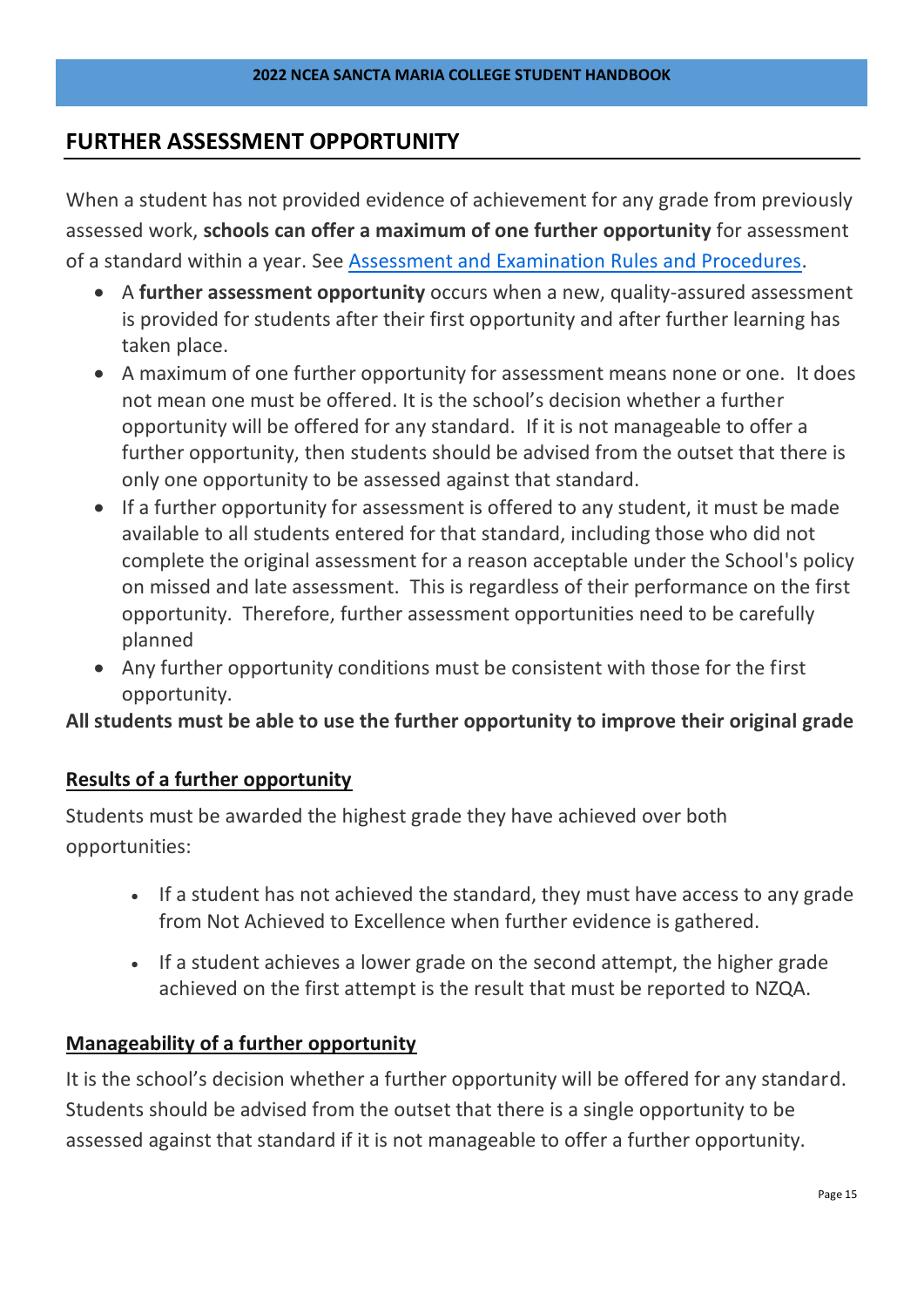## **Application Change of Assessment Date (Late/Extension/Missed/Assessment)**

Change of Assessment Date form is at the back of this handbook or can be obtained from the student centre or from Principal's Nominee.

*Appendix - Change of Assessment Date Form…………………………………. Pg30*

Accumulated evidence for the particular standard being assessed can be used to determine a grade, if the **absence or missed deadline is justified**.

OR - **No award** can be given if sufficient evidence is not available.

## **Explanation of rules regarding Application Change of Assessment Date (Late/Extension/Missed/Assessment)**

Change of Assessment Date form can be found:

- At the back of the NCEA Student handbook
- From the student centre
- Principal's Nominee
- School Website [https://www.sanctamaria.school.nz/wp](https://www.sanctamaria.school.nz/wp-content/uploads/2019/09/SMC_Change_of_Assessment_Date_Application_form.pdf)[content/uploads/2019/09/SMC\\_Change\\_of\\_Assessment\\_Date\\_Application\\_form.pdf](https://www.sanctamaria.school.nz/wp-content/uploads/2019/09/SMC_Change_of_Assessment_Date_Application_form.pdf)

If a student cannot hand in an assignment on time, or do an in-class test or practical activity on the day, then they must apply to the Principals Nominee as soon as they know they will be late with an assignment or will be absent, or as soon as they return to school. Valid reasons for requesting an extension of time or a new assessment date are:

#### **REASONS FOR CHANGE OF ASSESSMENT DATE**

- **Isolating or sick with Covid:** Student is sick at home or self-isolating. This led to students missing class time. The missed class time must be directly related to the assessment due. This includes student MISSING teaching and learning applied to assessment, instruction about assessment or in class time where students who could attend were working on their assessment, or in class time where students missed opportunities for feedback from the teacher.
- **Illness/Sickness**: A medical certificate with the completed Missed assessment form should be supplied. Students may access the Missed Assessment form at the back of this student handbook or from the student centre.
- **Family trauma**: a note from the caregiver, counsellor, dean, homeroom teacher must be supplied.
- **Sporting/cultural activity**: This is valid only if the subject teacher has been consulted before the trip. This does not automatically guarantee an extension or another assessment opportunity.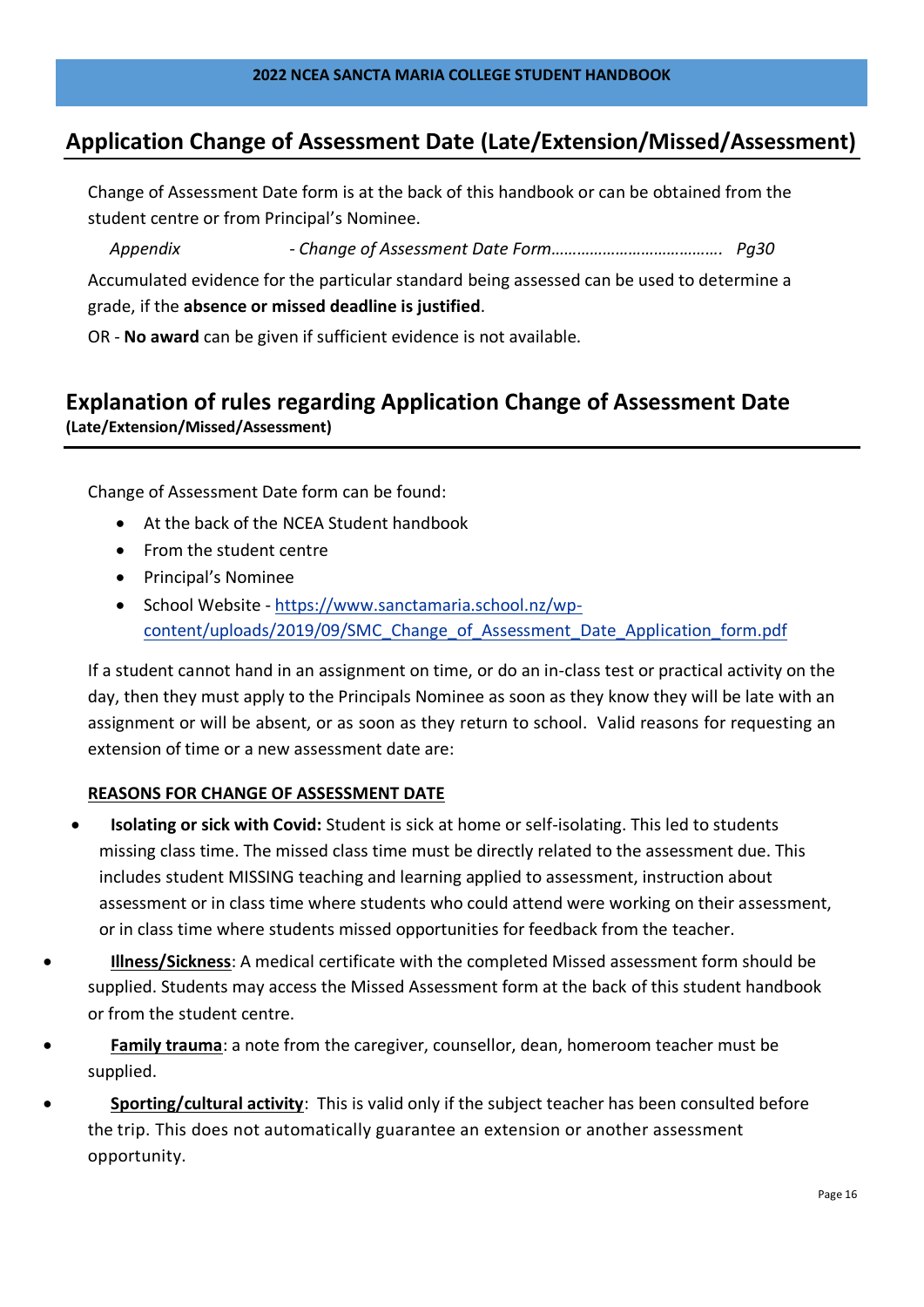#### **WHEN DO I NEED TO APPLY FOR THIS CHANGE OF ASSESSMENT DATE:**

In all cases **where possible, this form should be completed prior to an assessment.** An 'Application Change of Assessment Date form must be filled in and given to the Principal's Nominee. Requests for extension of time must be made before the due date.

Based on the information presented in the `Application Change of Assessment Date', the Principal's Nominee may decide to:

- grant an extension
- set a new assessment date
- deny the application and award no credit for the standard(s) concerned

**External Assessment Practice / Mock Exams Change of Assessment Date**: Teachers keep records of student progress toward externally assessed standards. Candidates for externally assessed achievement standards who have suffered from a temporary illness, non-permanent disability or other event close to or during external assessments, which has significantly impaired their performance, may apply for compassionate consideration.

If a student is late with an assessment, the school will record a result of Not Achieved unless otherwise confirmed by the Principal's Nominee and Deputy Principal- Curriculum If you do not sit the assessment at the correct time, the only people that can grant an extension is a Deputy Principal- Curriculum and Principal's Nominee

## **BE AWARE YOU CANNOT REQUEST AN EXTENSION FOR AN ASSESSMENT IF YOU ARE GOING ON A FAMILY HOLIDAY**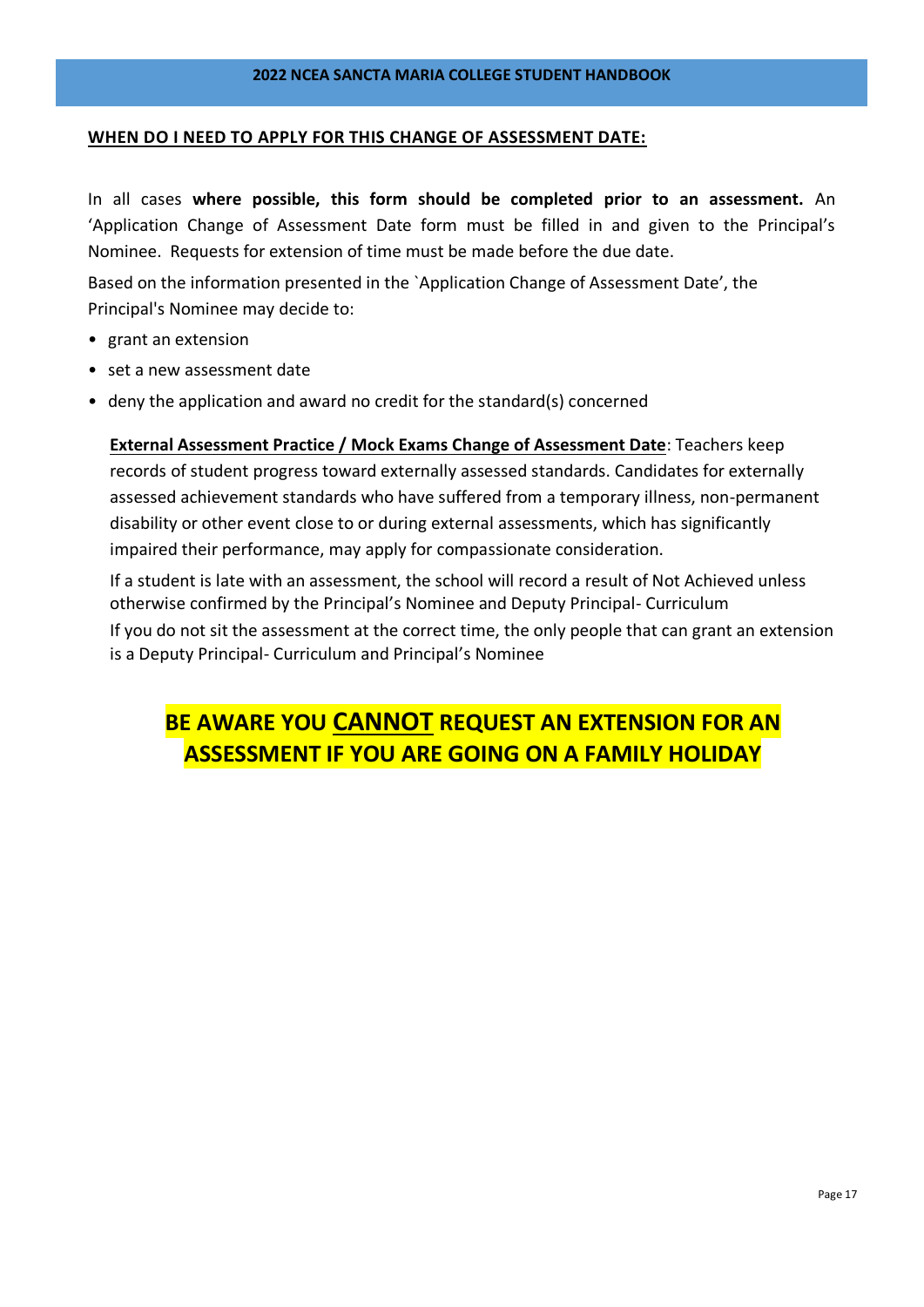## **Procedures for applying for a Change of Assessment Date (Late/Extension/Missed/Assessment)**

## **Student and Teacher procedures for an Extension/Change of Assessment Date and Missed/Late Assessment**

*Appendix - Change of Assessment Date Form…………………………………. Pg30*

#### **Student and Teacher Steps!**

- 1. Go to the back of this handbook Pg30 or go to the student centre and collect a change of assessment date application form.
- 2. Student completes form and attaches necessary documentation (Eg: Medical Certificate, letter from guardian)
- 3. Student gives Change of Assessment application form to their Course/subject Teacher.
- 4. They (Teacher and student) collectively discuss the change in assessment date with student
- 5. Teacher signs the form, completes date for extension, and completes recommendation section and gives back to student who is applying for extension.
- 6. Student hands in form and meets with the Principals Nominee.
- 7. Principals Nominee will decide within a short period (3 working days).
- 8. Copy of Application Change of Assessment Date (Late, Extension, and Missed Assessment) form will be signed by student and a copy given to the student.
- 9. Student must show this form to their course / subject teacher with the decision/date made by the Principals nominee.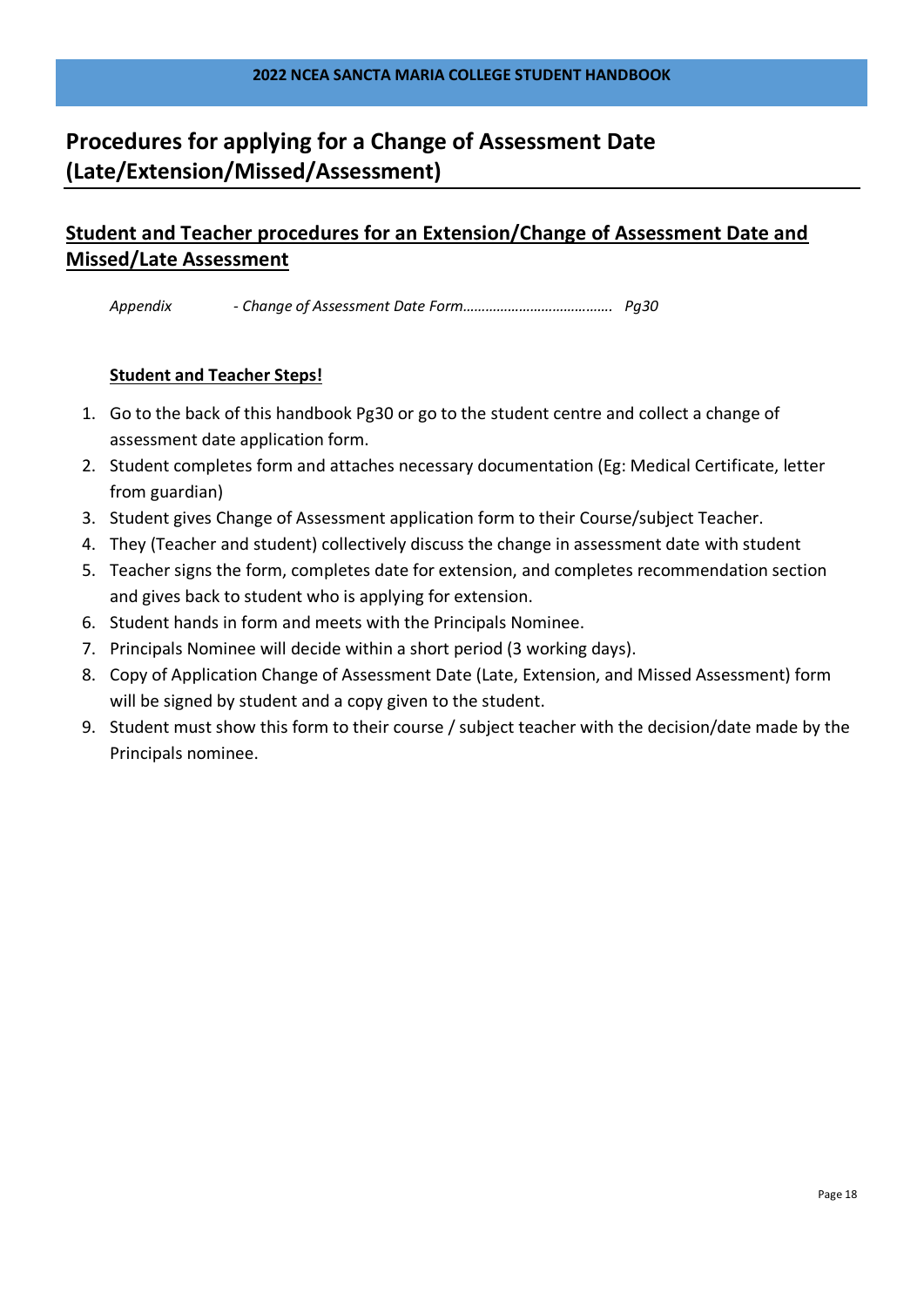## **Missed Deadlines and Assessments – Common Questions**

#### **What to do if .....**

**I have an assessment test today, or I have an assignment due, but I am too sick, or I have been in an accident, or there is a family emergency/trauma**

- 1. Email your teacher and Principal's Nominee straight away to tell them.
- 2. You must go to your doctor and get a Medical Certificate or guardian emails/and or writes explanation to their teacher and principals' nominee.
- 3. Go to the back of this handbook Pg29 or go to the student centre and collect a change of assessment date application form.
- 4. Student completes form and attaches necessary documentation (Eg: Medical Certificate, letter from guardian)
- 5. Student gives Change of Assessment application form to their Course/subject Teacher.
- 6. They (Teacher and student) collectively discuss the change in assessment date with student
- 7. Teacher signs the form, completes date for extension, and completes recommendation section and gives back to student who is applying for extension.
- 8. Student hands in form and meets with the Principals Nominee.
- 9. Principals Nominee will make a decision within a short period (3 working days).
- 10. Copy of Application Change of Assessment Date (Late, Extension, and Missed Assessment) form will be signed by student and a copy given to the student.
- 11. Student must show this form to their course / subject teacher with the decision/date made by the Principals nominee.

#### **"I'm going on a school trip"**

You will need to notify the teacher in charge affected **before** the trip. The teacher in charge will decide about your assessment in consultation with the appropriate Curriculum Leader (Head of Department) **All** in class assessments **must** be completed on the notified day, all assignments handed in on the day notified. Otherwise, A Not Achieved Grade will be recorded unless the correct form is completed. Sometimes you might have to make a decision about which is a priority. Generally, all assessments will have priority over other activities.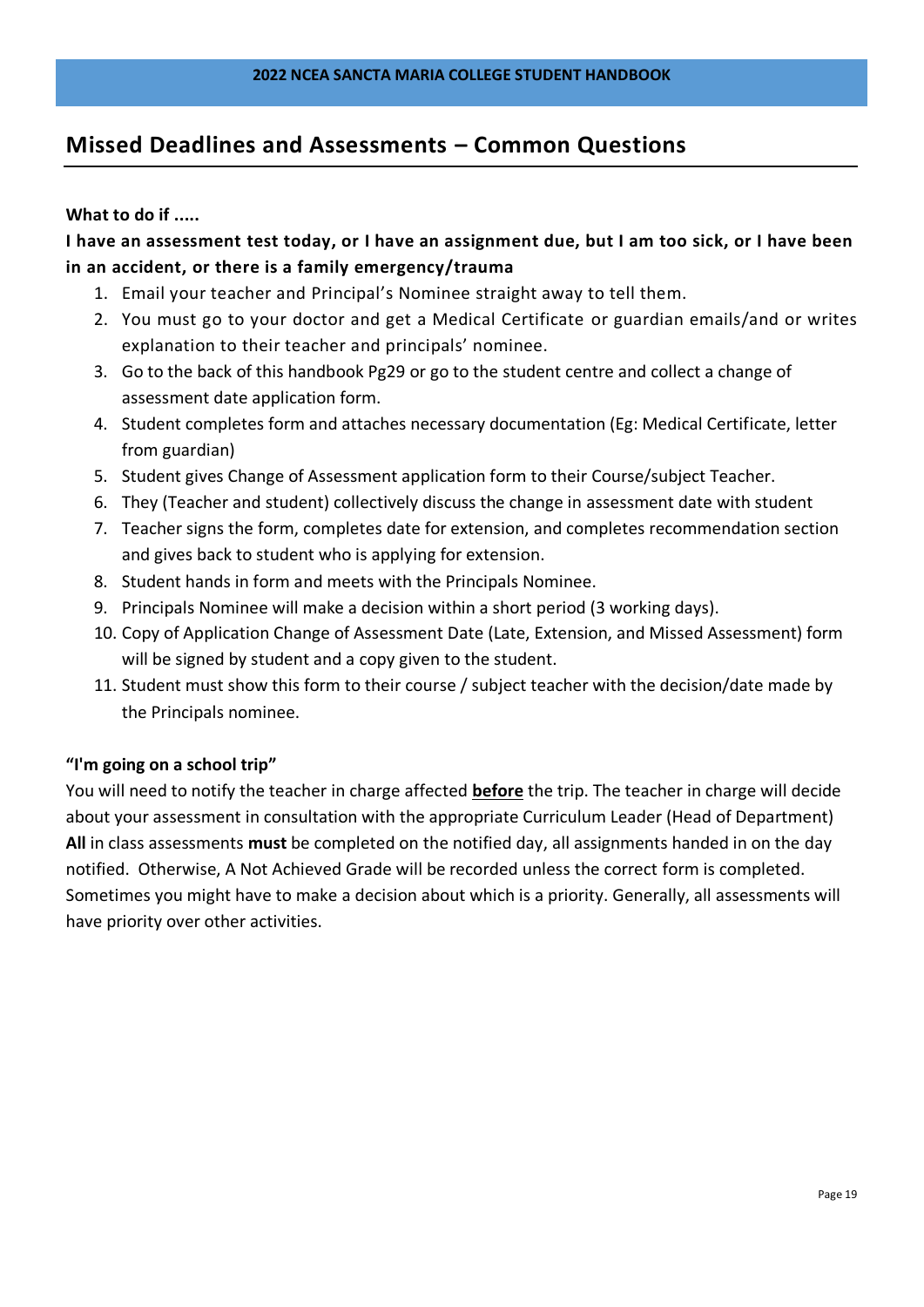## **Missed Deadlines and Assessments – Common Questions**

#### **"I'm going on a family holiday. What should I do?"**

You must ask permission in writing to Mrs Dianne Blackbourne (Deans Assistant/Attendance Officer) and your year level Dean.

Tell your teachers but be aware that you are very likely to get Not Achieved for assessments you miss. **No extension can be granted due to a family holiday.**

#### **"I have tutoring, a music lesson, cultural or sports practice, rehearsal......."**

Do the assessment at the correct time. The other things are not as high a priority as your NCEA assessments. Your assessments come first.

#### **"I am late handing in my work"**

You will have to talk to your teacher who will consult with the Curriculum Leader (Head of Department) over whether your work can be accepted - this is likely to be the case only in an exceptional circumstance. You must fill in an "Application for Change of Assessment Date (if Late) or Missed Assessment" form.

#### **"I know I'm going to be late handing it in for a good reason"**

Ask your teacher for an extension. Fill in the missed assessment/extension form.

#### **"I lost my USB and my computer or printer has broken down".**

You need to be aware that technology can fail at the crucial moment. This is unlikely to be acceptable as a reason for late work. It is your responsibility to guard against losing your work through technological failure by printing out your work at regular intervals and saving your work on a back-up USB. If your printer breaks down; print at school.

#### **I chose not to come to that test or hand in that assessment.**

You will get Not Achieved for that assessment. This is unacceptable and your parents/caregivers will be notified. Your teacher will complete a student missed assessment form.

#### **"I have an appointment to sit my driving test"**

Reschedule your driving test appointment. Non-essential appointments and medical appointments, that can easily be scheduled outside assessment time "Generally, unacceptable excuses – driving tests, physiotherapy, eye examinations and non-essential medical appointments. If you miss your assessment, you are very likely to get Not Achieved for assessments, you miss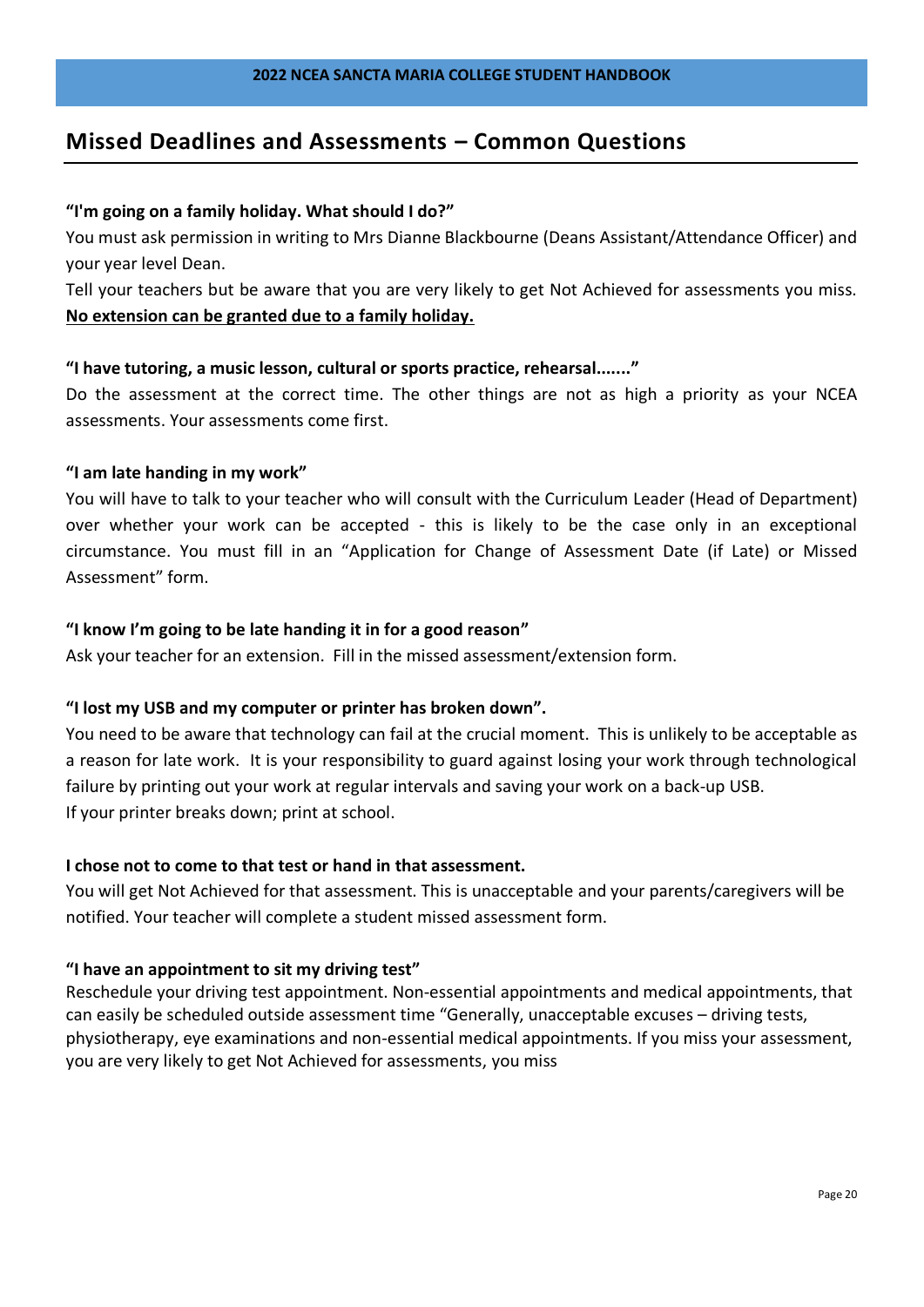## **Appeal – Student Appeal Grade Procedures**

#### *Appendix - Appeal of Grade Form…………………………………. Pg31*

Students may appeal decisions regarding the outcomes of internal assessment. The appeals pathway is from students to their class teacher, to the Head of Department, and then to the Principal's Nominee.

The teacher will explain the criteria for each grade for an assessment when it is handed back to the student. If the student thinks that an assessment has been incorrectly graded, they can ask the teacher to reconsider.

The teacher will explain the result and consider any alterations if necessary. If another teacher did the marking, that teacher will be consulted.

If you're unhappy with the teacher's explanation, you may appeal this decision. Please follow the procedure below:

If an appeal results in any change to the application of the judgment criteria for the standard, the change needs to be applied to ALL student work/assessments regarding the standard appealed. Students may also use the procedure below to appeal a ruling on a breach of authenticity or assessment rules.

#### **Step by Step Student / Teacher Appeal Procedures**

Appeals form is at the back of this student handbook pg 30 or can be obtained from the student Centre.

#### *Appeals Procedure – up to 5 school days after work has been handed back*

- 1. The teacher allows students to check that they agree with the results given. If a student thinks that work has been incorrectly assessed, they should approach their teacher and ask the teacher to reconsider.
- 2. The teacher should explain the result and make any necessary alterations. If the assessing was done by another teacher in the department, that teacher must be consulted by the student.
- 3. If student remains unhappy with the teacher's explanation, they may ask the (Head of Department) for a re-mark and decision, using an appeals form. This must be done **within five school days** of the work being handed back.
- 4. If the student disagrees with the Head of department's decision the student may ask the Principal's Nominee to consider the case. An appeals form must be completed. The Principal's Nominee may consult with the subject advisor, the Curriculum Leader (Head of Department) or any other person with subject and standard knowledge.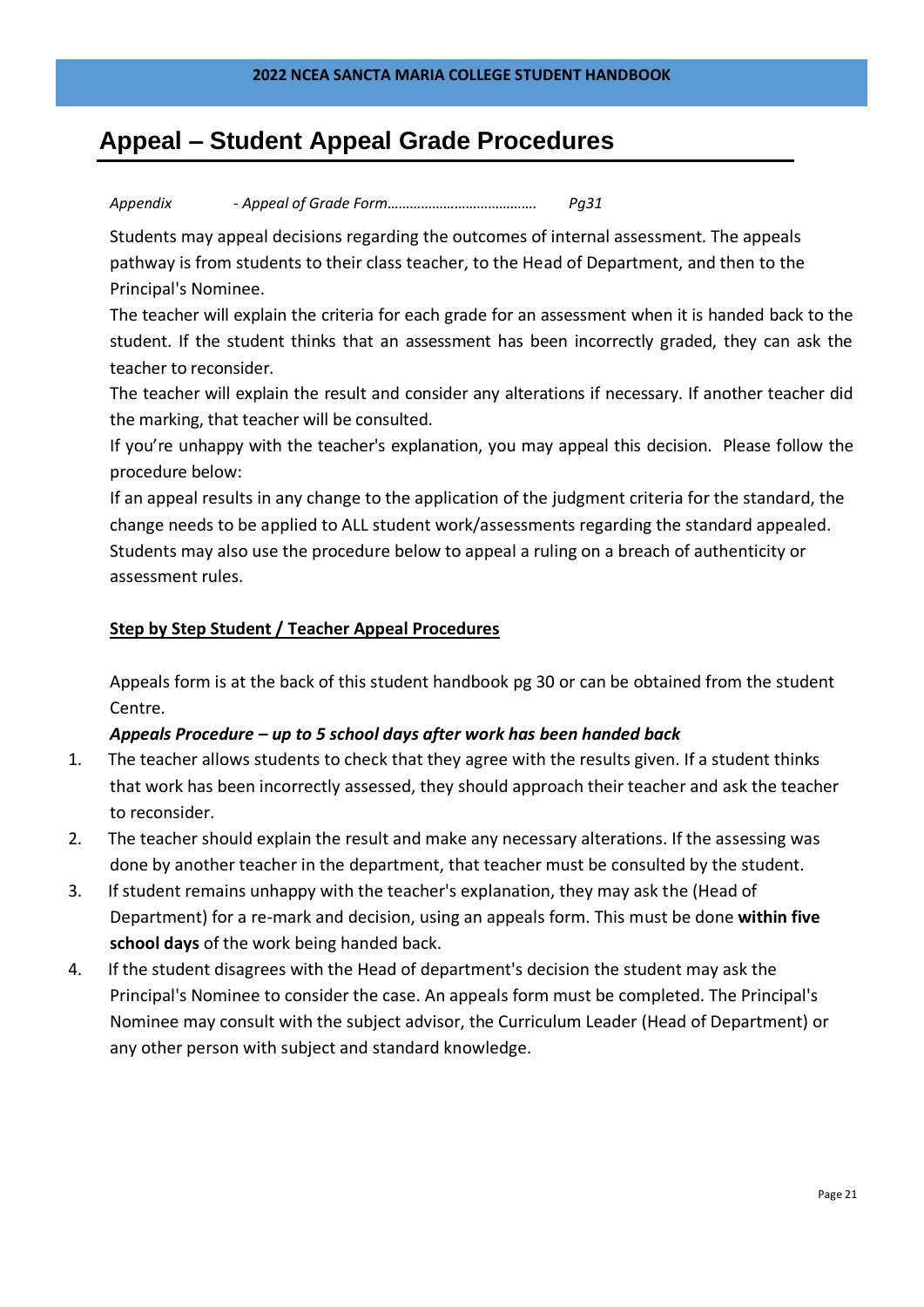## **Derived Grades for NZQA External Examinations**

Teachers keep records of student progress toward externally assessed standards. These are used to report to parents and provide derived grades.

A derived grade is to be given to a candidate who has been clearly disadvantaged through illness or misadventure, or who considers that their performance in an external assessment has been seriously impaired because of exceptional circumstances beyond their control. This includes the death of a family member or close acquaintance, or national representative duties which have prevented them from sitting examinations or otherwise presenting materials for external assessment.

Sancta Maria College must provide a grade based on **pre-existing standard-specific evidence** for **each standard** for which a derived grade is being sought. No derived grade is possible if the school holds no standard-specific evidence. Results from standards assessed in the Practice School Examinations will be used as evidence. Therefore, your school examinations in week 8 term 3 are very important. A poor performance in these will directly impact your Derived Grade result.

## **Breaches of the Rules - Internal Assessment (Cheating)**

- a. Sancta Maria College has written procedures for dealing with, investigating reported breaches of its rules relating to internal assessments. – Academic Misconduct Procedure. These procedures and policies can be accessed on our website <https://www.sanctamaria.school.nz/academic/>
- b. Principal's Nominee must investigate any report of a possible breach of the rules by a Candidate in an internal assessment in accordance with the Sancta Maria College's Academic Misconduct written procedure.
- c. The Principal's Nominee must allow the Candidate an opportunity to provide an explanation and will decide on any disciplinary action to be taken in accordance with the school's written procedures, if the explanation does not satisfy the Principal's Nominee that a breach did not occur.
- d. Where a Candidate has been found to have breached the rules whether *knowingly, fraudulently or unwittingly,* and the breach undermines the credibility of the assessment, the school must report a "Not Achieved" for the assessment standard.
- e. Candidates have the right to an appeal to the principal and/or Deputy Principal, of any decision made relating to any possible breach of the rules under the school's documented appeal process.

## **Refer to NZQA – For Breach of the Rules for External Assessment Academic Misconduct Procedures**

<https://www.nzqa.govt.nz/about-us/our-role/legislation/nzqa-rules/assessment-including-examination-rules/7/1/9/>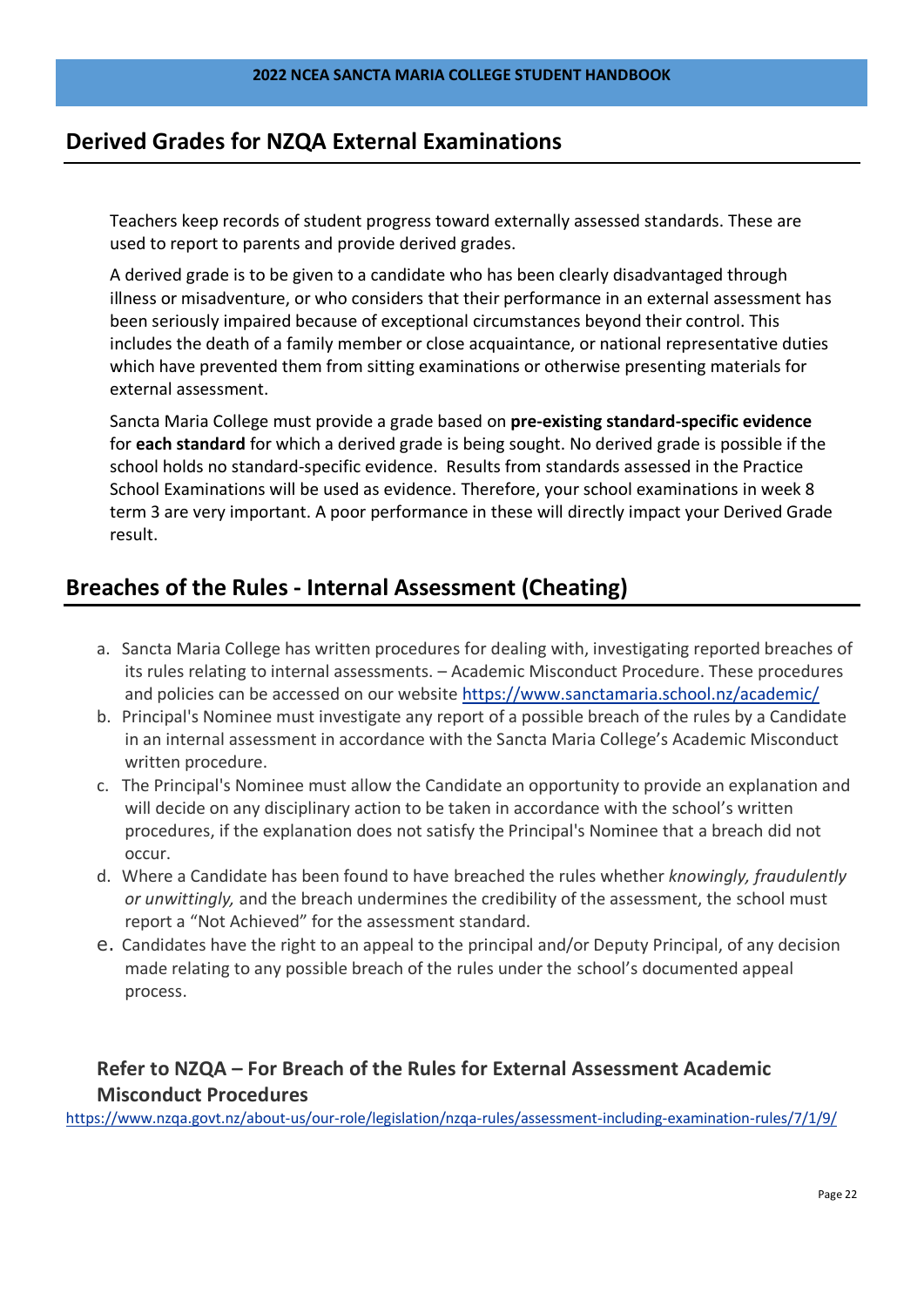## **Authenticity**

All work submitted must be your own:

Full procedures are contained in the Academic Misconduct Procedure.

#### **It is your responsibility to:**

- Keep all drafts and working documents, and hand them in to your teacher if required.
- Keep a record of all resources that you used including handwritten plans and web sites.
- Acknowledge the source of all material in your assignment, citing whether it is from text, electronic material, or people. (refer Bibliography at the end of this handbook)
- Ensure your data is accurate
- Be prepared to discuss your work further with your teacher if required
- Sign the assignment cover sheet verifying that this is your work.

## **Rules of Assessment**

Refer to Academic Misconduct Procedure for full explanation of the following types of academic misconduct.

#### **You must not:**

- 1. Quote material from written or electronic sources without acknowledging the source (plagiarism).
- 2. Inappropriately help another student with any part of his or her work.
- 3. Submit multiple submissions of a single assessment
- 4. Impersonate
- 5. Use of unauthorised materials
- 6. Assisting others in academic misconduct (Allow someone else to copy your work)
- 7. Misrepresentation
- 8. Purchasing Assessment
- 9. Falsification and Fabrication
- 10. Breach of Ethics
- 11. Breach of Exams / Test Regulations
- 12. Ghost Writing (Allow someone else to do your work)
- 13. Use forbidden technology in a test or exam or assessment (e.g. non-designated printer, nonstandard calculator, cell phone)
- 14. Any other form of academic misconduct or academic dishonesty.

#### **Any breach by a student of the 14 above assessment conditions or breach of authenticity, will be investigated for Academic Misconduct.**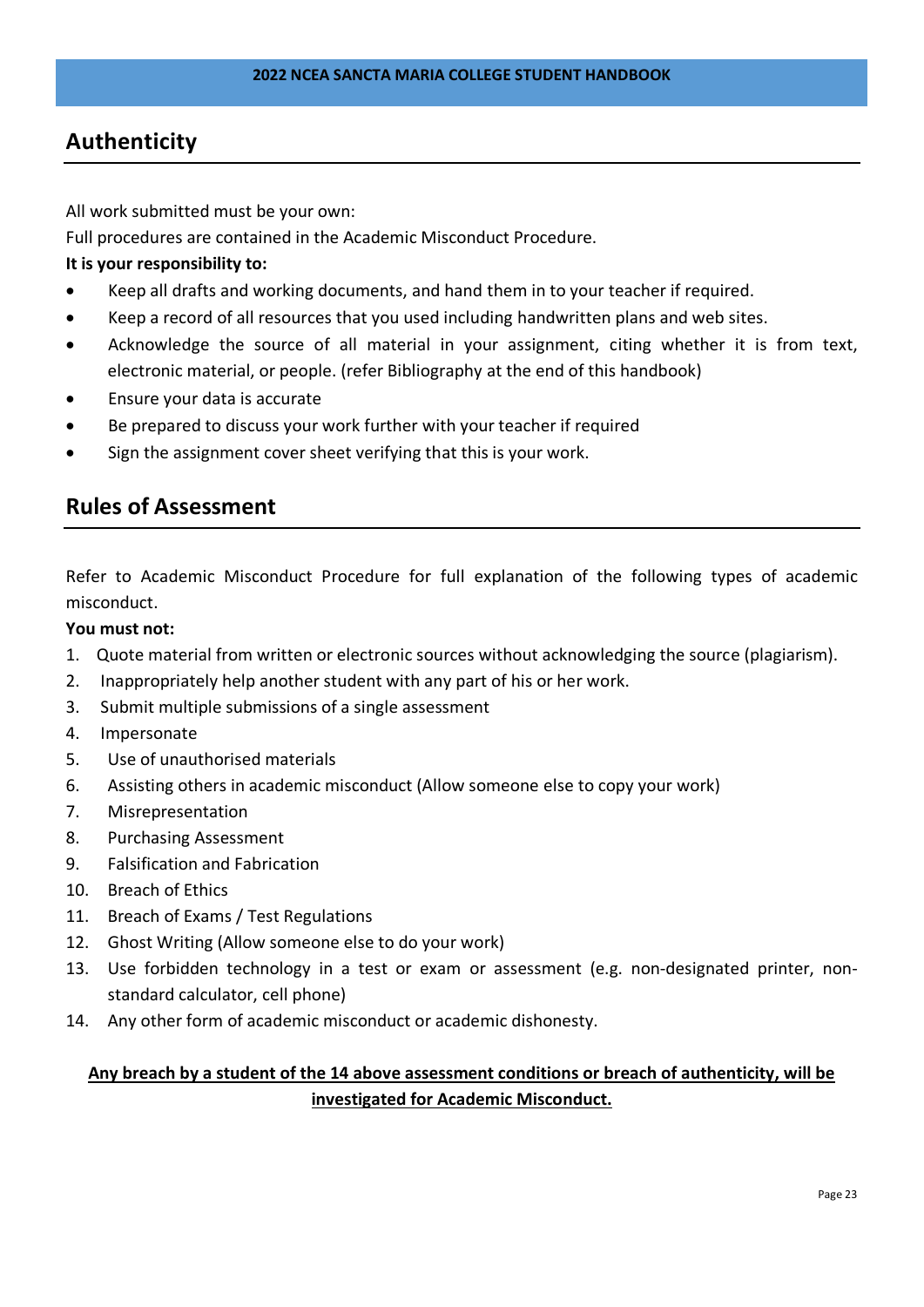## **Academic Misconduct Procedures**

This is the process that is followed when the authenticity of work is compromised:

- If there is a question about authenticity then the class teacher shows the suspect work to the Curriculum Leader (Head of Department).
- The Faculty Leader (Head of Department) will collect all supporting data and collate and outline areas of discrepancy
- Faculty Leader (Head of Department) will interview the student after gathering the evidence.
- The Head of Department will give the evidence to the Principal's Nominee.
- The Principal's Nominee will interview the student and decide about whether Academic misconduct has taken place and if so the level/severity of Academic Misconduct.
- The student, Faculty leader (Head of Department) and parents will be informed of the decision by written letter.
- Students may use the "appeal academic misconduct process" if they want to query a decision.

The penalties for academic misconduct are severe and will result in you losing all credits for that particular standard.

Further penalties may be imposed by the Senior Leadership. The seriousness of the penalty will be dependent on the seriousness of the incident. The appeals process may be used to appeal a decision.

#### *Full Procedure and Penalty guidelines of all Academic Misconduct is contained in the*

#### *Sancta Maria College Academic Misconduct Procedures*

#### **Authenticating Student Work**

Each department will have procedures for authenticating student work for assessment. Please discuss this with your teacher. Sancta Maria College students must submit all work through TURNITIN where applicable as part of assessment authenticity procedures.

#### **Plagiarism/Breach of Assessment Rules/Proof of Authenticity**

The student may be asked to offer proof of authenticity (drafts etc). Students suspected of having offered inappropriate help to their peers are also interviewed. Grades will not be awarded to students who have offered inappropriate help to their peers and is deemed a Breach of Assessment conditions. Further penalties may be imposed by Senior Leadership. The seriousness of the penalty will be dependent on the seriousness of the incident. The appeals process may be used to appeal a decision.

#### **Adequate Assessment Opportunities**

If you have received adequate assessment opportunities but decide not to submit any work (either failing to hand-in any work, or writing nothing on an assessment, or being wilfully absent on the due date) then you will receive a *Not Achieved* grade.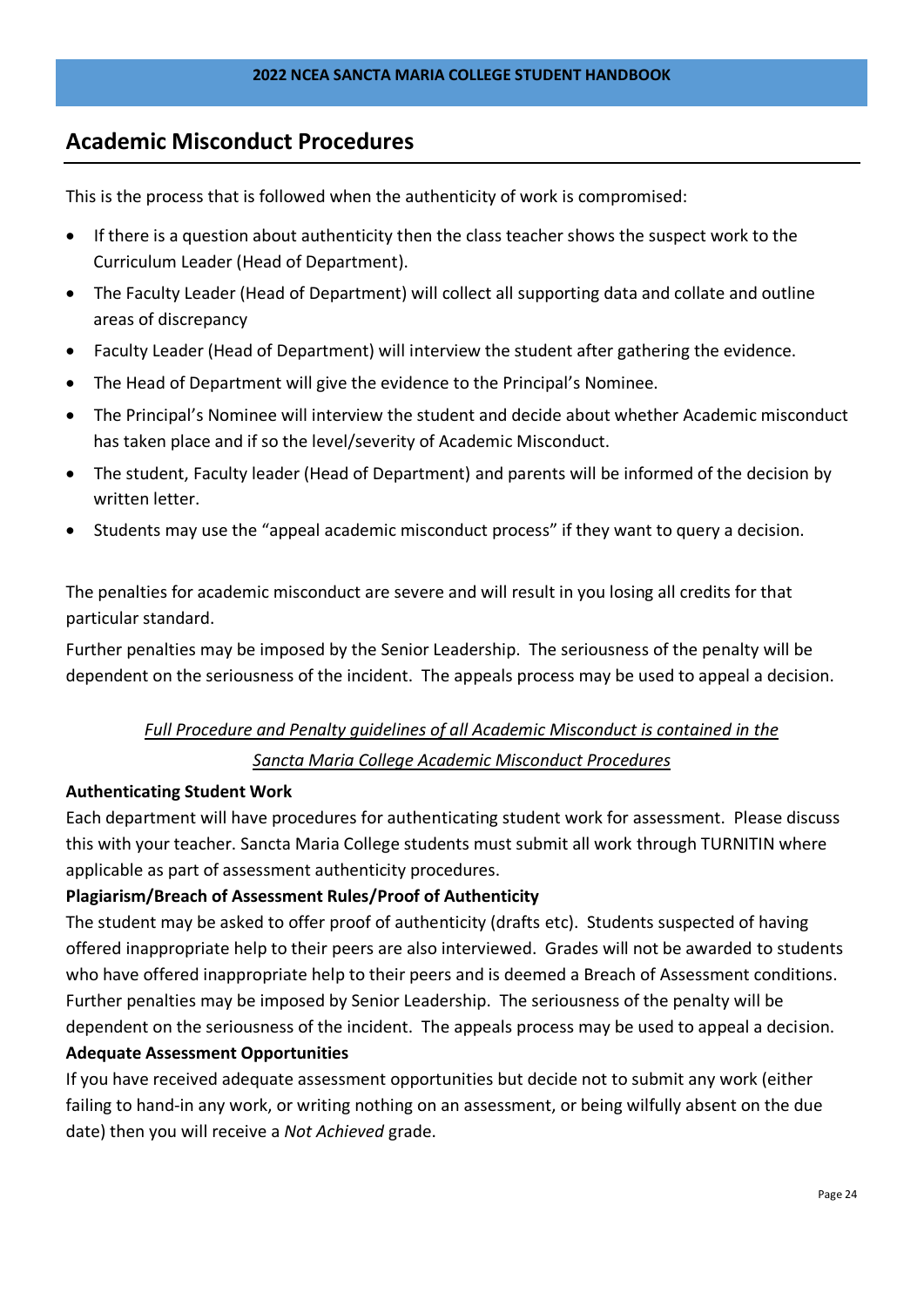## **Withdrawing from a Standard**

•

- Only the Senior Leader of Senior School Year 11-13 Mrs C Sullivan can withdraw a student from a standard. The following procedures must have been completed before any withdrawal will be considered by the Deputy Principal.
- Withdrawing from a standard requires the permission of your family, recommendation of your subject teacher, and, preferably, a three-way parent/student/teacher conversation.
- Withdrawal from a standard is designed to enable you to focus more on passing other standards in a course, especially if you are having difficulty coping.
- If you wish to withdraw from an internal or external standard you should seek the guidance of your subject teacher, Head of Careers or dean or speak directly to Mrs Sullivan.
- Similarly, a teacher wishing to recommend a withdrawal from a standard must discuss the situation with you before any recommendation can be made.
- You must continue to attend classes and meet course requirements even though you may have withdrawn from one or more standards.
- The senior leader Mrs C Sullivan reserves the right to make the final decision regarding withdrawing a student from a standard.

## **Withdrawing from a standard is only completed in exceptional circumstances.**

## **Reporting to Families about your NCEA Achievement**

- The school will make every effort to ensure that parents/caregivers are informed of relevant assessment and qualifications information.
- There will be an NCEA assessment, study and careers information evening for families in Term 2 and 3.
- All students and their families will receive progress reports in Terms 1, 2 and 3. These will focus on learning behaviours and will be accompanied by updated results on the parent portal.
- Teachers will contact each parent/caregiver of any student who has failed an achievement/unit standard
- In Term 3, students and their families will receive summative reports. Detailing student achievement in their practice external examinations and their internal assessment. This will be followed immediately by a Year 11-13 Student/Parent and Teacher Conference in Week 10 Term 3. All students are expected to attend.
- Anyone who does not have email access, or who makes a request, will be sent paper copies of reports and results.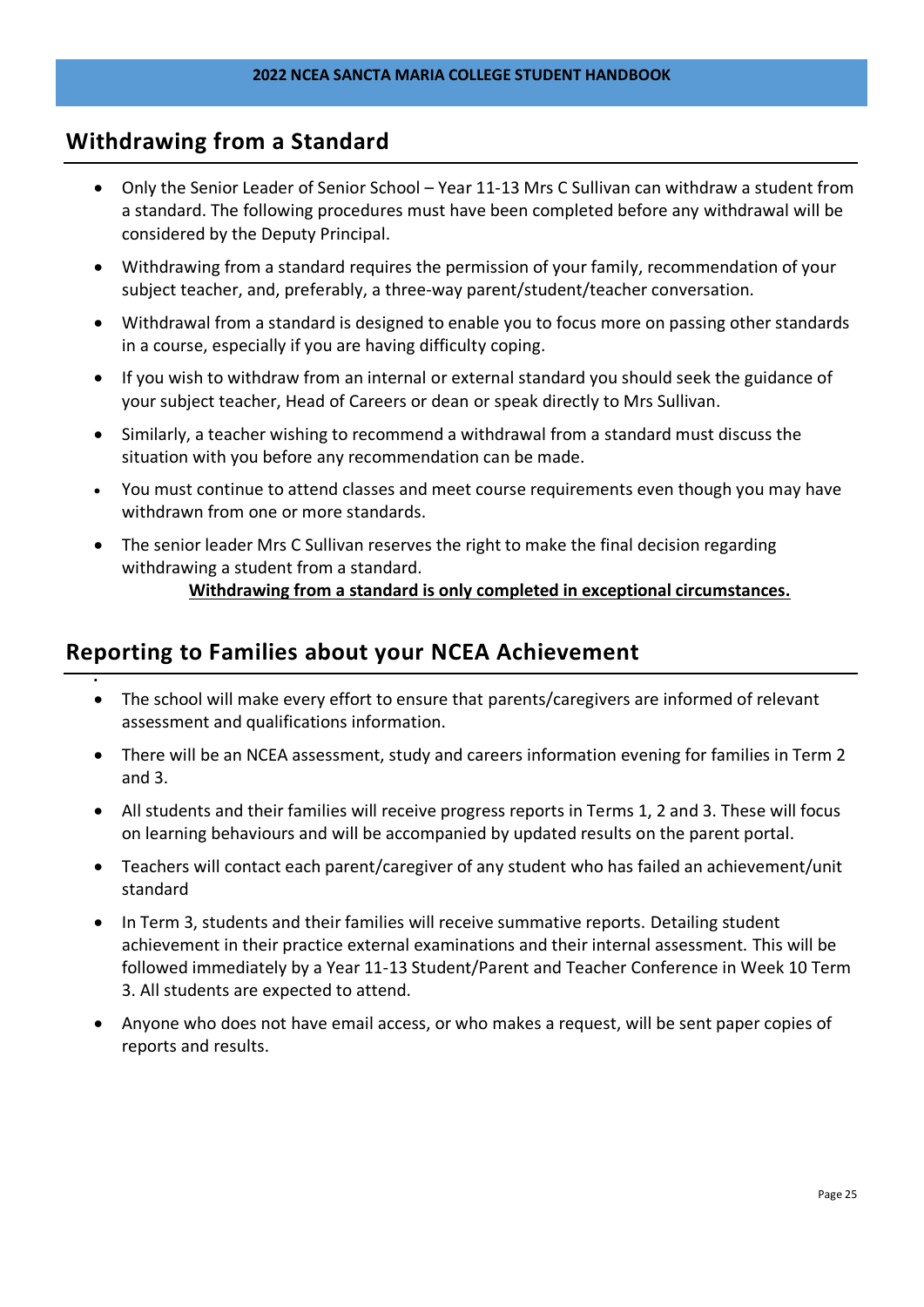#### **Practice Exams**

•

- The practice exams occur in Term 3 Week 8 Monday  $12^{th} 16^{th}$  September.
- These are very important as preparation for the externals in November and December.
- The Term 3 exams may be used to decide derived grades if you suffer an illness, injury or bereavement of a close family member during or immediately prior to the final NCEA external exams. Therefore, these exams will be moderated, and check marked.

## **Recording Assessment Results – Common Questions**

#### **1. How will my results be recorded?**

- Your teacher will keep a copy of your results in the course mark book on KAMAR.
- Evidence of your achievement in each course may be collected in a variety of ways, e.g., individual assignments, briefs, tests, projects, field work and practical work.
- Some standards may be assessed internally during the year and others externally in end-of-year examinations or by portfolio submissions (e.g., Visual Arts, Design and Visual Communication, Textiles Technology, Multi Materials Technology and other courses).
- For internally assessed standards, if you do not achieve the first time you submit you may be given an opportunity to correct your work and improve the grade. This is called resubmission.

#### **2. How will I know whether or not I have passed a standard?**

- Once your teacher has marked your work s/he will return the assessment with your grade and some comments.
- You should record your grade in the space provided in your course / assessment outline for the subject.
- You can check whether the grade has been correctly entered on KAMAR by viewing the teacher's printout of results from his/her mark book or by viewing your results on the school portal.

#### **3. What do I do if I think a mistake has been made on my records?**

- Ask your teacher to double-check their records and the assignment cover sheet.
- If an error is discovered a correction will be made on the school's database and sent to NZQA.

#### **4. What about checking my results on the portal?**

- You can check your progress and entries along with all your other details through the school's portal. There is a parent login and a student login for each student.
- You can check your progress and entries through the KAMAR App on any apple product. Download the app from the AppStore, and login with your portal login and password.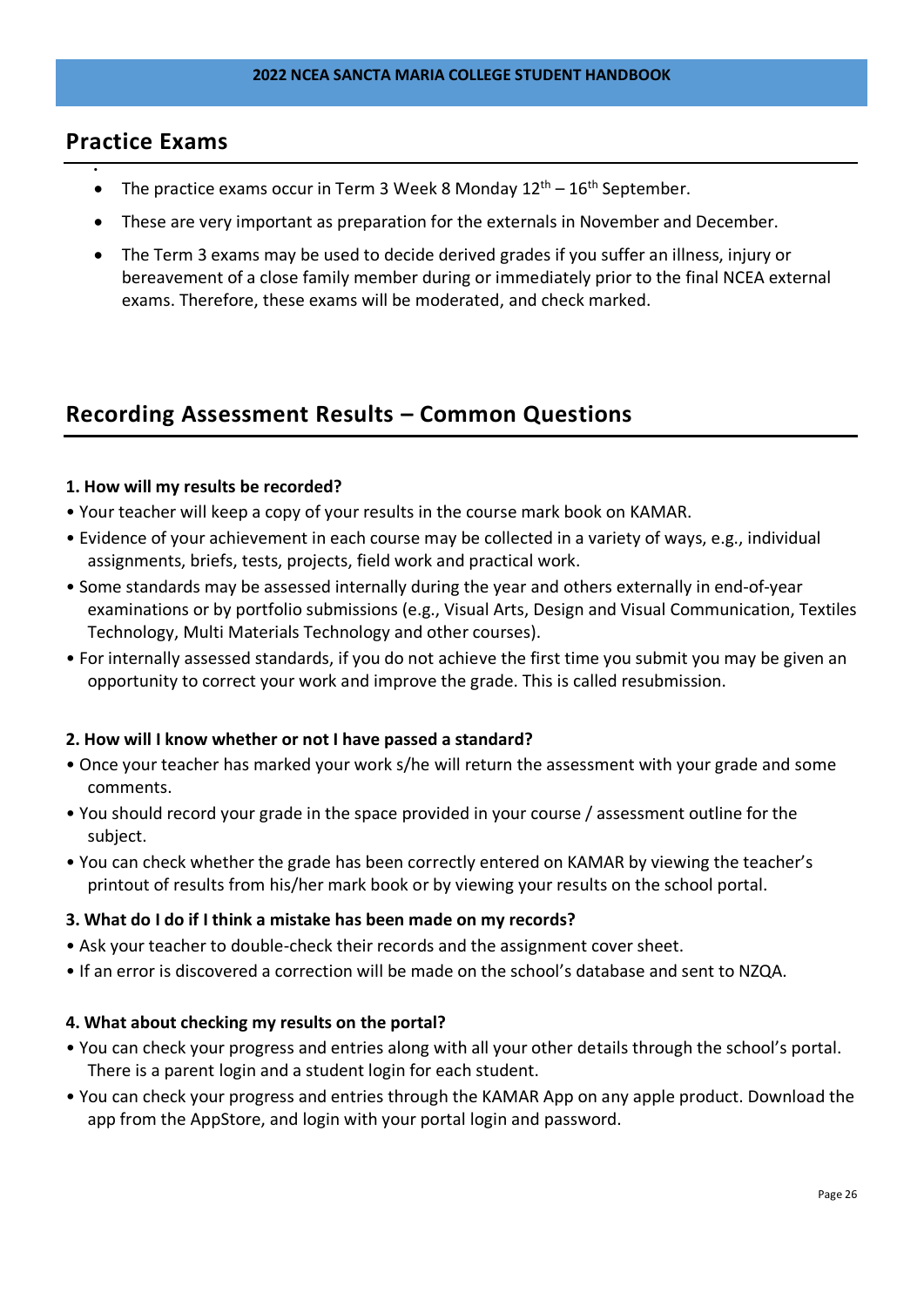#### **5. How can I check my internal assessment entries and entries for externals and results on NZQA's website?**

- Log in to Students and Learners on NZQA's website to:
- a) Get your results; update your details; and see your Vocational Profile
- b) Request a copy of your record of achievement; and
- c) Remember your password.
- **See the Principals Nominee Mrs Heffernan immediately if you discover that your entries are not accurate.**
- **5. What if I don't have a Learner Login for NZQA's website?**
- All students have a National Student Number (NSN). This is used as a personal identity number when you complete internal and external assessments for NCEA or other national certificates.
- Once you have received your NSN number you will be able to register on the NZQA website. If you haven't logged on before click on "Register now" in the Login. The steps and instructions are easy to follow. Keep your NSN and Learner Login details in a safe and secure place.

## **FINAL INFORMATION**

It is important that you understand what you need to do to achieve success this year. Your teachers will give you clear information about what is expected. You need to make sure that you check with your teacher if you are unsure about anything.

**Come Prepared**. Bring the right equipment and books to school, including a diary for your assessment dates. That way your written work and notes are tidy and organised.

**Organise Your Time**. Sometimes it's difficult to keep on top of your work, so start assignments early rather than leaving them to the last minute. You have study periods, so know what work to do that hour. Don't waste the time you are given.

**Procedures**. Be aware of what to do if you can't hand in your work or can't attend an assessment. What do you do if you are sick or on a trip or there's an emergency?

**Enjoy a Balanced Life**. Study and a job should be balanced with time for relaxation and rest. Remember, your main obligation is to achieve at school, not your paid job. Sancta Maria College provides your best chance to gain knowledge, skills and qualifications.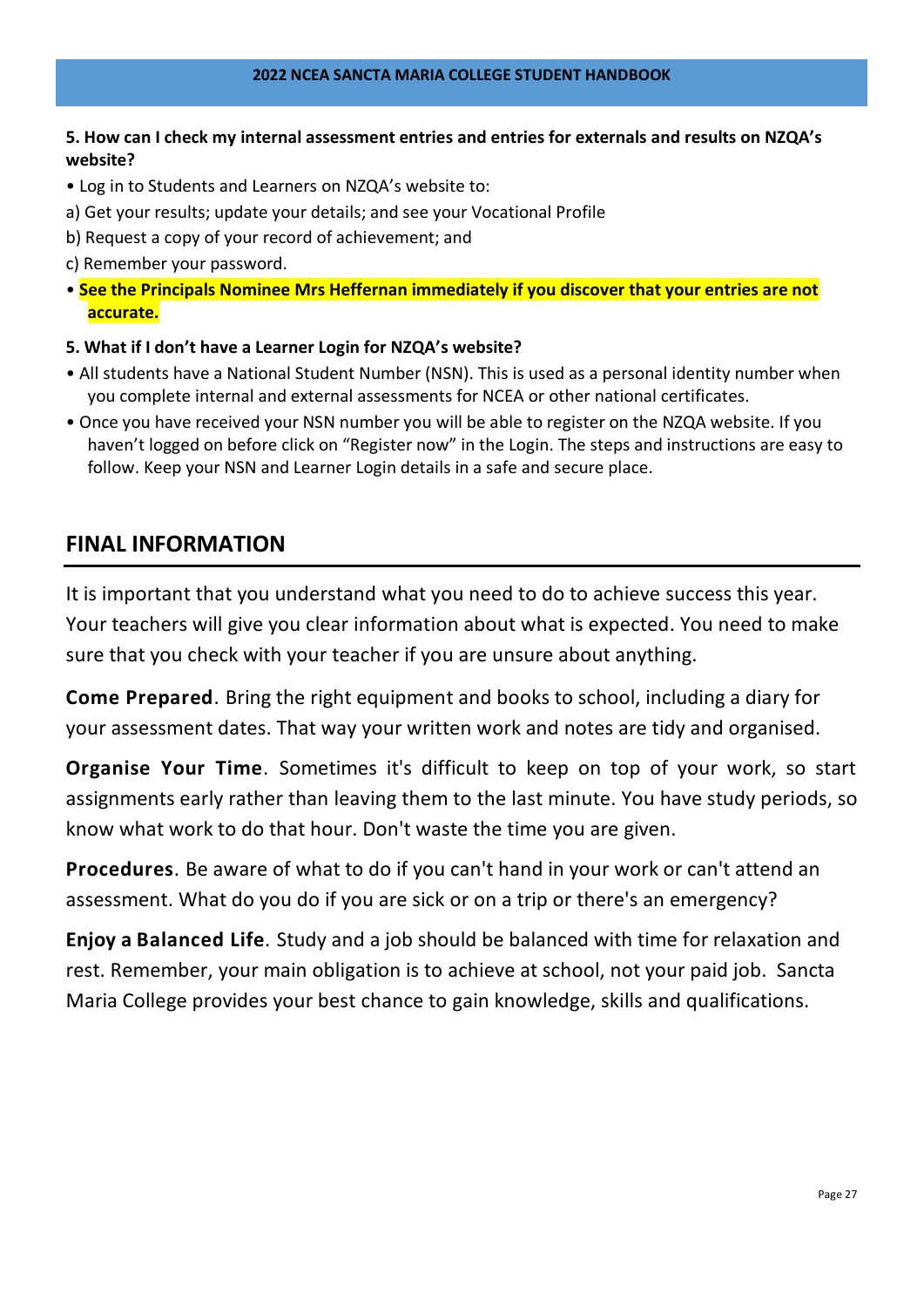## **2022 Exam Timetable**

|                          |                    |                                                | <b>2022 EXAMINATION TIMETABLE</b>                |                                                                     |                                                |
|--------------------------|--------------------|------------------------------------------------|--------------------------------------------------|---------------------------------------------------------------------|------------------------------------------------|
|                          |                    |                                                | Exams available digitally shown in blue          |                                                                     |                                                |
| <b>Date</b>              | <b>Time</b>        | Level 1                                        | Level <sub>2</sub>                               | Level 3                                                             | <b>Scholarship</b>                             |
| Mon <sub>7</sub><br>Nov  | $9.30$ am          | Te Reo Rangatira                               | Physics                                          | <b>Business Studies</b>                                             | Agricultural &<br><b>Horticultural Science</b> |
|                          | 2.00 <sub>pm</sub> | Chinese<br>Chinese (Mandarin)                  | <b>Media Studies</b>                             | Dance                                                               | Calculus                                       |
| Tue 8 Nov                | $9.30$ am          | Agricultural &<br><b>Horticultural Science</b> | <b>Art History</b>                               | <b>Statistics</b>                                                   |                                                |
|                          | 2.00 pm            | Geography                                      | Spanish                                          | Te Reo Rangatira<br>Cook Islands Māori                              | Drama                                          |
| Wed 9                    | 9.30 am            | Lea Faka-Tonga                                 | <b>Mathematics &amp; Statistics</b>              |                                                                     | Biology                                        |
| Nov                      | 2.00 pm            | <b>Music</b>                                   | Accounting                                       | History                                                             | French                                         |
| Thu <sub>10</sub>        | 9.30 am            | Mathematics &                                  |                                                  | <b>Making Music</b>                                                 | <b>Classical Studies</b>                       |
| Nov                      | 2.00 pm            | <b>Statistics</b><br>Korean                    | Drama                                            | Japanese<br>Samoan                                                  |                                                |
|                          |                    |                                                | <b>CANTERBURY ANNIVERSARY DAY (Fri 11 Nov)</b>   |                                                                     | <b>Statistics</b>                              |
|                          |                    |                                                | <b>WEEKEND</b>                                   |                                                                     |                                                |
| <b>Mon 14</b><br>Nov     | 9.30 am            | French                                         | Te Reo Mãori                                     | Calculus                                                            | Samoan                                         |
|                          | 2.00 pm            | Economics                                      | Korean                                           | Agricultural &<br><b>Horticultural Science</b><br>Chinese<br>German |                                                |
| Tue 15                   | 9.30 am            | Science                                        | <b>Social Studies</b>                            |                                                                     | History                                        |
| Nov                      | 2.00 <sub>pm</sub> | Samoan<br>Gagana Sāmoa<br>Spanish              | Geography                                        | Accounting                                                          |                                                |
| Wed 16<br>Nov            | $9.30$ am          | Cook Islands Mãori<br>Reo Māori Kūki 'Āirani   | English                                          |                                                                     | <b>Religious Studies</b>                       |
|                          | 2.00 <sub>pm</sub> | History                                        | Chinese                                          | Biology                                                             | German                                         |
| Thu <sub>17</sub><br>Nov | 9.30 am            | English                                        | Lea Faka-Tonga<br>Cook Islands Māori             |                                                                     | English                                        |
|                          | 2.00 <sub>pm</sub> | Drama                                          | Chemistry                                        | Health                                                              | Physics                                        |
| Fri 18 Nov               | 9.30 am            | <b>Business Studies</b>                        | <b>History</b>                                   | Chemistry                                                           | Te Reo Rangatira                               |
|                          | 2.00 <sub>pm</sub> | <b>Biology</b>                                 | Music<br><b>WEEKEND</b>                          | <b>Media Studies</b>                                                | Accounting                                     |
| <b>Mon 21</b>            | $9.30$ am          | <b>Art History</b>                             | Japanese                                         | Latin                                                               | Chemistry                                      |
| Nov                      |                    | Te Reo Mãori                                   |                                                  | Social Studies<br>Psychology                                        |                                                |
|                          | $2.00$ pm          | <b>Classical Studies</b>                       | Health                                           | Economics                                                           |                                                |
| Tue 22                   | $9.30$ am          | <b>Media Studies</b>                           | Earth & Space Science                            | Drama                                                               | Geography                                      |
| Nov                      | $2.00$ pm          | Chemistry<br><b>Chemistry &amp; Biology</b>    | <b>Classical Studies</b>                         | Lea Faka-Tonga                                                      | Economics                                      |
| Wed 23                   | 9.30 am            | Accounting                                     |                                                  | English                                                             |                                                |
| Nov                      | 2.00 <sub>pm</sub> | <b>Home Economics</b>                          | Economics                                        | Korean                                                              | Media Studies                                  |
| <b>Thu 24</b>            | 9.30 am            | German                                         | Biology                                          | Geography                                                           |                                                |
| Nov                      | 2.00 <sub>pm</sub> | Dance                                          | Te Reo Rangatira                                 | Physics                                                             |                                                |
| Fri 25 Nov               | $9.30$ am          | Physics<br>Physics Earth & Space<br>Science    | <b>Home Economics</b>                            | <b>Classical Studies</b>                                            | Te Reo Maori                                   |
|                          | 2.00 <sub>pm</sub> |                                                | German                                           | <b>Home Economics</b>                                               | <b>Art History</b>                             |
|                          |                    |                                                | <b>WEEKEND</b>                                   |                                                                     |                                                |
|                          |                    |                                                | <b>WESTLAND ANNIVERSARY DAY (Mon 28 Nov)</b>     |                                                                     |                                                |
| Tue 29                   | 9.30 am            | Japanese                                       | Latin                                            | Te Reo Mãori                                                        |                                                |
| Nov                      | 2.00 pm            |                                                | French                                           | Spanish                                                             | Latin                                          |
| <b>Wed 30</b>            | 9.30 am            | <b>Religious Studies</b>                       | <b>Business Studies</b>                          | French                                                              | Japanese                                       |
| Nov                      | 2.00 pm            | Latin                                          | Agricultural &<br><b>Horticultural Science</b>   |                                                                     |                                                |
| Thu 1 Dec                | 9.30 am            | Health                                         | <b>Education for</b><br>Sustainability<br>Samoan | Earth & Space Science                                               | Chinese                                        |
|                          | $2.00$ pm          |                                                |                                                  | <b>Music Studies</b>                                                | Spanish                                        |
| Fri 2 Dec                | 9:30 am            | Social Studies                                 | Dance                                            | <b>Art History</b>                                                  | Earth & Space Science                          |

#### **PDF COPY OF EXAM TIMEABLE**

**[https://www.nzqa.govt.nz/assets/qualifications-and](https://www.nzqa.govt.nz/assets/qualifications-and-standards/qualifications/ncea/exams-and-portfolios/2022-Exam-Timetable.pdf)[standards/qualifications/ncea/exams-and-portfolios/2022-Exam-Timetable.pdf](https://www.nzqa.govt.nz/assets/qualifications-and-standards/qualifications/ncea/exams-and-portfolios/2022-Exam-Timetable.pdf) Selected Information from the NZQA Website – [www.nzqa.govt.nz](http://www.nzqa.govt.nz/)**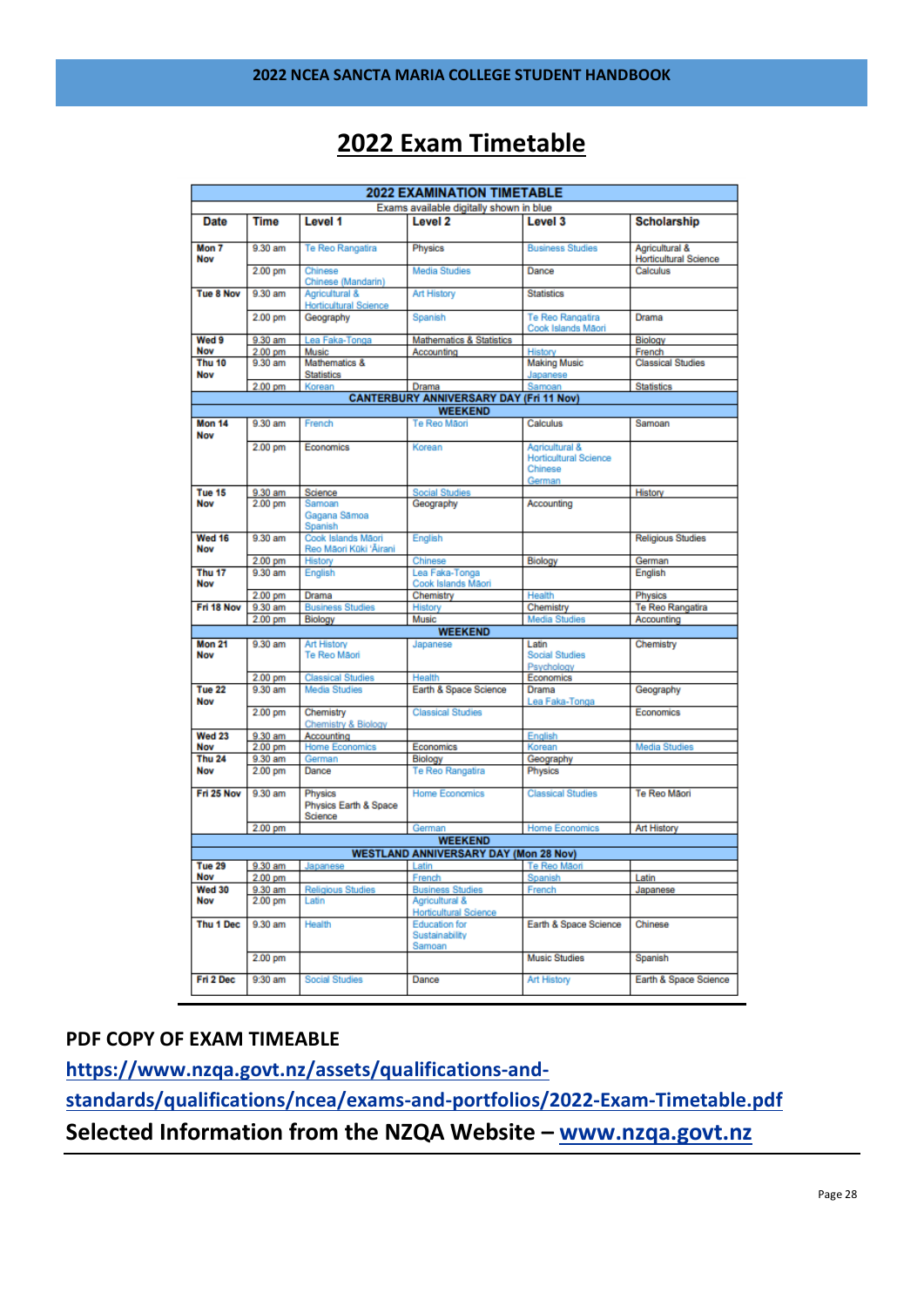#### **Subject NCEA Information <https://www.nzqa.govt.nz/ncea/subjects/>**

#### **Understanding the NCEA**

**<https://www.nzqa.govt.nz/ncea/understanding-ncea/>**

#### **Course Endorsements**

**<https://www.nzqa.govt.nz/ncea/understanding-ncea/how-ncea-works/endorsements/>**

#### **NCEA Rules and Procedures**

**<https://www.nzqa.govt.nz/ncea/ncea-rules-and-procedures/>**

#### **Results Publication**

**<https://www.nzqa.govt.nz/ncea/ncea-results/results-publication/>**

#### **University Entrance**

**<https://www.nzqa.govt.nz/qualifications-standards/awards/university-entrance/>**

#### **Approved Subjects for University Entrance**

**[https://www.nzqa.govt.nz/qualifications-standards/awards/university-entrance/approved](https://www.nzqa.govt.nz/qualifications-standards/awards/university-entrance/approved-subjects/)[subjects/](https://www.nzqa.govt.nz/qualifications-standards/awards/university-entrance/approved-subjects/)**

#### **Scholarship**

**<https://www.nzqa.govt.nz/qualifications-standards/awards/new-zealand-scholarship/>**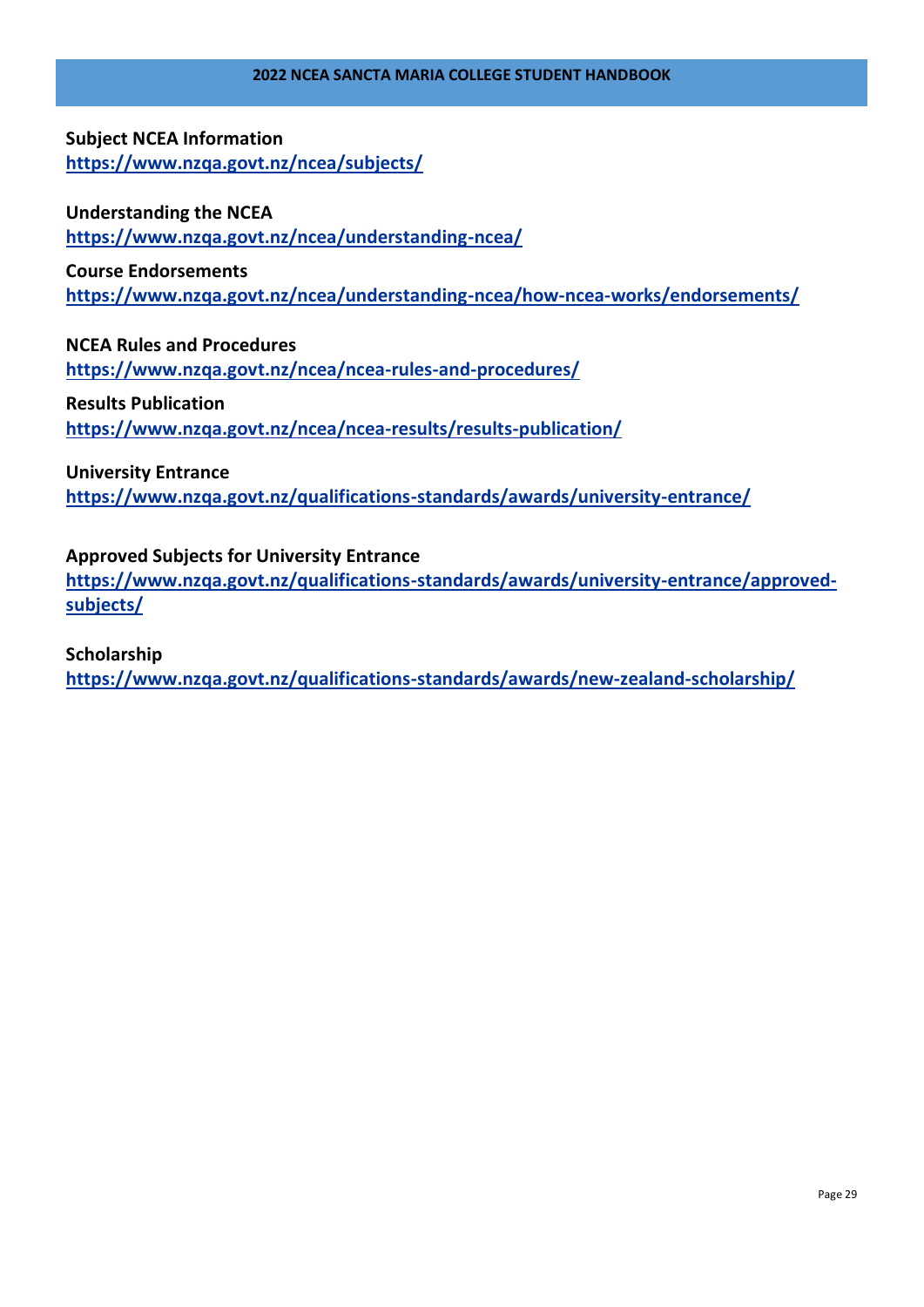#### **2022 NCEA SANCTA MARIA COLLEGE STUDENT HANDBOOK**

| Attach appropriate letters or certificates,<br>Where possible this form should be completed prior to assessment<br>Completed copy of this form will be returned to the student and a copy held on file.<br>Step 1 - Student to complete - Tick one box                                                                                                                                                                                                                                                                                                                                                 | <b>SANCTA MARIA COLLEGE</b><br><b>NCEA Change of Assessment Date Form</b> |  |
|--------------------------------------------------------------------------------------------------------------------------------------------------------------------------------------------------------------------------------------------------------------------------------------------------------------------------------------------------------------------------------------------------------------------------------------------------------------------------------------------------------------------------------------------------------------------------------------------------------|---------------------------------------------------------------------------|--|
| <b>Extension of Due Date</b><br><b>Student Missed Assessment</b>                                                                                                                                                                                                                                                                                                                                                                                                                                                                                                                                       | Change the Assessment Date<br>Handed in Late Assessment                   |  |
| Step 2 - Student to complete - Then hand to Teacher                                                                                                                                                                                                                                                                                                                                                                                                                                                                                                                                                    |                                                                           |  |
| <b>Student Name:</b>                                                                                                                                                                                                                                                                                                                                                                                                                                                                                                                                                                                   | Homeroom:                                                                 |  |
| <b>Date of Application:</b>                                                                                                                                                                                                                                                                                                                                                                                                                                                                                                                                                                            |                                                                           |  |
| <b>Standard Number:</b>                                                                                                                                                                                                                                                                                                                                                                                                                                                                                                                                                                                |                                                                           |  |
| <b>Standard Title:</b>                                                                                                                                                                                                                                                                                                                                                                                                                                                                                                                                                                                 |                                                                           |  |
| <b>Level of Course:</b><br>Subject:                                                                                                                                                                                                                                                                                                                                                                                                                                                                                                                                                                    | <b>Name of Subject Teacher:</b>                                           |  |
| Reason for missing assessment: (please tick one and attach necessary documentation)<br>Covid Related: Explanation of how time away has led to needing change of assessment date:<br>Family/Personal Trauma: documentation must be attached (e.g. letter from parent/caregiver; counsellor)<br>School Sporting/Cultural Activity: documentation must be attached (e.g. letter from coach; teacher in<br>charge; parent/caregiver)<br>Lateness: reason (eg, letter from a parent/caregiver)<br>Other Reason: Explain in Detail. Written letter with reason attached. Eg: letter from a parent/caregiver) |                                                                           |  |
| Step 3 - Teacher to complete - Then hand to Principal's Nominee                                                                                                                                                                                                                                                                                                                                                                                                                                                                                                                                        |                                                                           |  |
| <b>Name of Subject Teacher:</b>                                                                                                                                                                                                                                                                                                                                                                                                                                                                                                                                                                        | <b>Subject Code</b>                                                       |  |
| Explanation of whether Reassessment/Extension is possible (teacher to complete):<br>Yes<br><b>No</b><br>Why/Why Not:                                                                                                                                                                                                                                                                                                                                                                                                                                                                                   |                                                                           |  |
| <b>Original Date of Assessment or Due Date:</b>                                                                                                                                                                                                                                                                                                                                                                                                                                                                                                                                                        |                                                                           |  |

**New Due Date of Assessment if Approved:**

## **Step 4 – Principal's Nominee to complete**

| <b>Decision by Principal's Nominee:</b>                                                                                                                                                                                        |       |
|--------------------------------------------------------------------------------------------------------------------------------------------------------------------------------------------------------------------------------|-------|
|                                                                                                                                                                                                                                |       |
|                                                                                                                                                                                                                                |       |
| A Derived Grade will be used in determining a grade, only if evidence is available. (Curriculum Leader (Head of                                                                                                                |       |
| Department) to attach documentation of evidence used and grade awarded).                                                                                                                                                       |       |
|                                                                                                                                                                                                                                |       |
|                                                                                                                                                                                                                                |       |
|                                                                                                                                                                                                                                | Date: |
|                                                                                                                                                                                                                                |       |
| The reason for this decision has been explained to me and I accept the decision.                                                                                                                                               | Date: |
| Students Signature: The Contract of the Contract of the Contract of the Contract of the Contract of the Contract of the Contract of the Contract of the Contract of the Contract of the Contract of the Contract of the Contra |       |